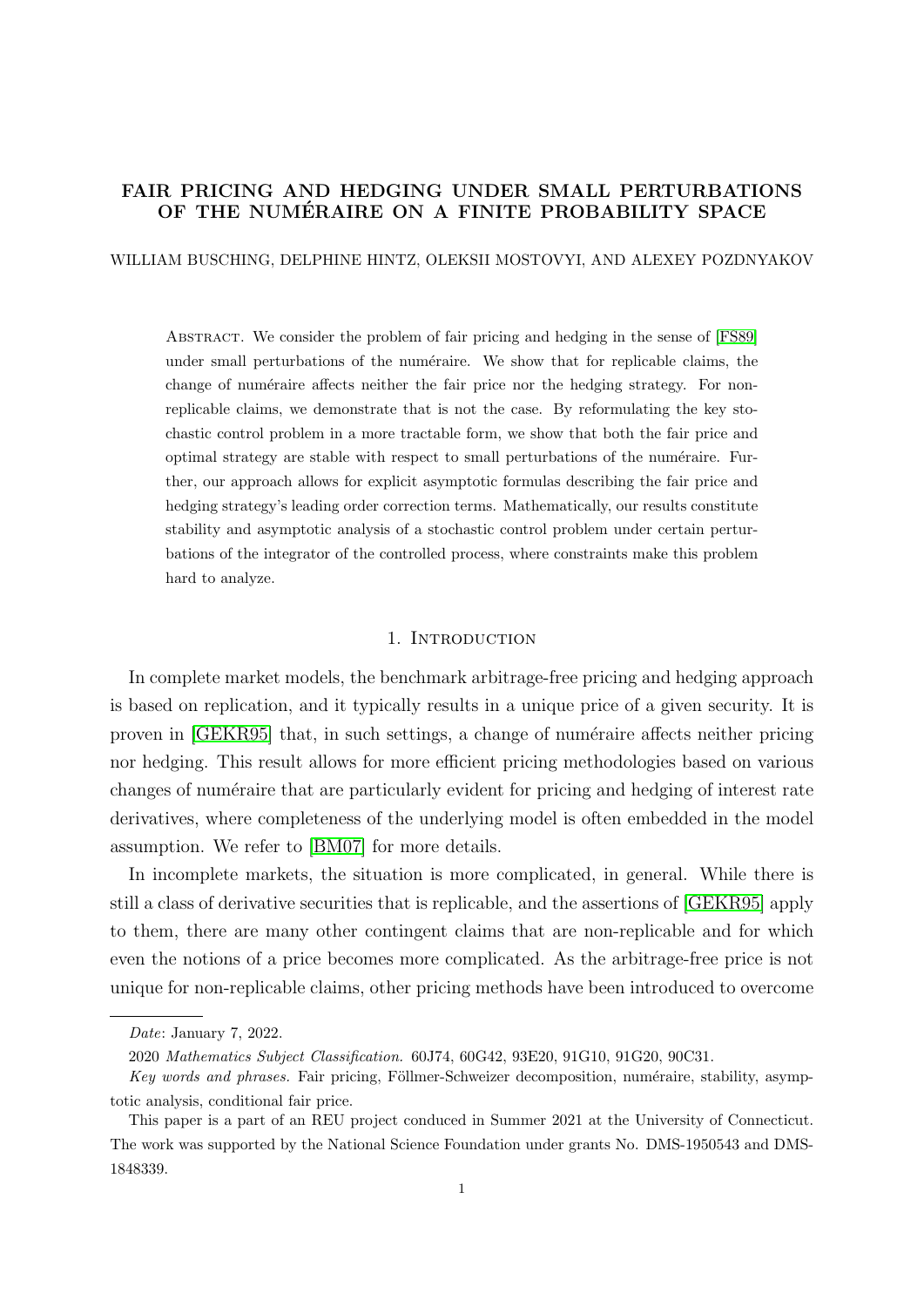the non-uniqueness issue. Among them, fair pricing, see [\[FS89\]](#page-18-0). It allows for regaining uniqueness of a (fair) price for a wide class of non-replicable contingent claims.

As a numéraire is present in essentially every financial model, it is important to understand the response of the pricing and hedging methodologies to perturbations of the numéraire. In this work, we aim at understanding how fair pricing and hedging change under the small perturbations of numéraire. Working in settings with multiple stocks, we show that for replicable claims, fair pricing and hedging do not change, while for non-replicable claims, we obtain explicit formulas for the first-order corrections for both the fair price and the hedging strategy. We work with a fairly general parameterization of perturbations of the num´eraire. Also, regardless of the exact form of such perturbations, we show the stability of fair pricing and hedging with respect to small changes of numéraire.

Mathematically, we study the sensitivity of a solution of a stochastic control problem to small perturbations of the controlled process. In the settings of a finite probability space, we identify the conditions for the results to hold, which are represented via the invertibility of certain conditional covariance matrices. This condition is closely related to the non-redundancy of a given set of driving stochastic processes. In the core of our computations is a reformulation of this stochastic control problem from the one where we seek an optimal strategy among the ones satisfying the hard-to-deal with self-financing constraints to the one where these constraints become essentially vacuous. Our examples support the main results by showing that, for non-replicable claims, both the fair price and hedging strategy change under a perturbation of the numéraire, as well as that the change of numéraire is fairly different from a seemingly related change of interest rate.

Our results complement the ones in [\[MS95\]](#page-19-1), where the stability of fair pricing is established with respect to perturbations of the claim's payoff as well as [\[BP99\]](#page-18-2), by proving first-order corrections to the fair price and hedging strategy for non-replicable claims in discontinuous stock-price settings. Historically, the paper [\[Mer73\]](#page-19-2) is one of the first to complete a change in numéraire although the term numéraire was never formally defined in  $[Mer73]$ , and then  $[Mar78]$  focuses on and clarifies the term numéraire and its uses. [\[GEKR95\]](#page-19-0) summarizes the history of the numéraire and gives convincing examples of its usages. We refer to [\[KK21\]](#page-19-4) for a recent literature overview and multiple contemporary results involving the concept of numéraire.

The remainder of this paper is organized as follows: in Section [2,](#page-2-0) we specify the mathematical model, introduce the notions of fair pricing and hedging, and relate them to the Föllmer-Schweizer decomposition. In Section [3,](#page-4-0) we present the notion of numéraire and establish some important related results that are subsequently used in Section [4](#page-6-0) to characterize fair pricing and hedging under a new tradable numéraire. We provide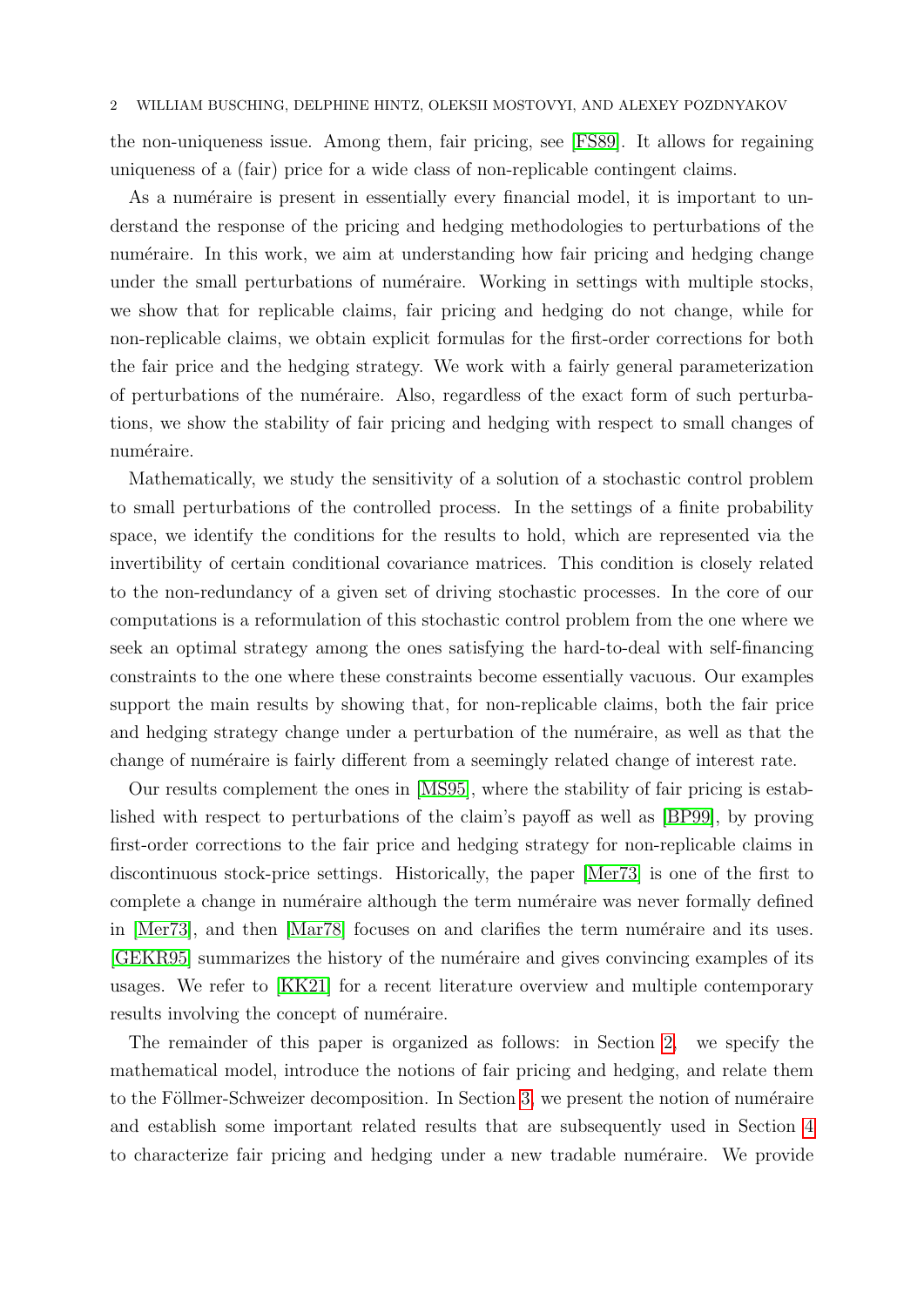examples in Section [5.](#page-11-0) In Section [6,](#page-13-0) we consider the stability of our solution under small perturbations of the numéraire; in Section [7,](#page-16-0) we obtain explicit formulas for the first-order correction terms of each component under small perturbations of the numéraire.

## 2. Fair Pricing and Hedging

<span id="page-2-0"></span>This section aims to discuss the fair pricing and hedging in the settings with multiple stocks, making a digression and considering the case separately with one stock, where the computations become a bit simpler. Consider an economy indexed over discrete time, with uncertainty represented by a finite probability space  $(\Omega, \mathbb{F}, \mathbb{P})$ . The flow of information to all agents in this economy is represented by the filtration  $\mathbb{F} = (\mathcal{F}_n)_{n=0,1,\dots,T}$  with fixed  $T \in \mathbb{Z}^+$ . Assume that  $\mathcal{F}_0$  is trivial, containing only  $\emptyset$  and  $\Omega$ , and that  $\mathcal{F}_T$  is the power set of  $\Omega$ .

We begin by supposing there is a bank account  $S^0$  with a price process equal to one at all times. We use this bank account as a numéraire in our introduction of the Föllmer-Schweizer decomposition while noting that our subsequent analysis enables us to consider a more general tradable numéraire in the same circumstances. Let  $S = (S_n)_{n=0,1,\dots,T}$  be a d-dimensional vector-valued F-adapted process; i.e., each  $S_n$  is  $\mathcal{F}_n$ -measurable, and let  $S^i$  describe the evolution of the *i*th stock,  $i \in \{1, \ldots, d\}$ . We take S to describe the discounted price process of d stocks, and we denote the vector-valued increments of S by  $\Delta S_n := S_n - S_{n-1}$  for  $n = 1, ..., T$ .

Let  $\xi = (\xi_n)_{n=1,\dots,T}$  represent a d-dimensional trading strategy corresponding to the number of shares of stocks held at any time n. We restrict the strategies to the ones that are predictable and self-financing, in the following senses: since our position in the stock market at time n must be chosen at time  $n-1$ , we say that  $\xi$  is predictable, namely, that  $\xi_n$  is  $\mathcal{F}_{n-1}$ -measurable for each  $n \in \{1, ..., T\}$ . Let  $\xi^0$  denote the positing in the bank account, and denoting  $\bar{\xi} := (\xi^0, \xi), \bar{S} := (1, S)$ , we call a strategy  $\bar{\xi}$  to be self-financing if

<span id="page-2-1"></span>(1) 
$$
\overline{\xi}_n \cdot \overline{S}_n = \overline{\xi}_{n+1} \cdot \overline{S}_n, \quad n \in \{1, \dots, T-1\},
$$

where  $\cdot$  denotes the scalar product in  $\mathbb{R}^{d+1}$ ; below we also use the same symbol for the scalar product in  $\mathbb{R}^d$ .

<span id="page-2-3"></span>Remark 2.1. Condition [\(1\)](#page-2-1) implies that the accumulated gains and losses resulting from the asset price fluctuations are the only sources of changes in the portfolio value. It can be restated in the following equivalent forms

<span id="page-2-2"></span>(2) 
$$
\overline{\xi}_{n+1} \cdot \overline{S}_{n+1} - \overline{\xi}_n \cdot \overline{S}_n = \overline{\xi}_{n+1} \cdot (\overline{S}_{n+1} - \overline{S}_n), \quad n \in \{1, \ldots, T-1\}.
$$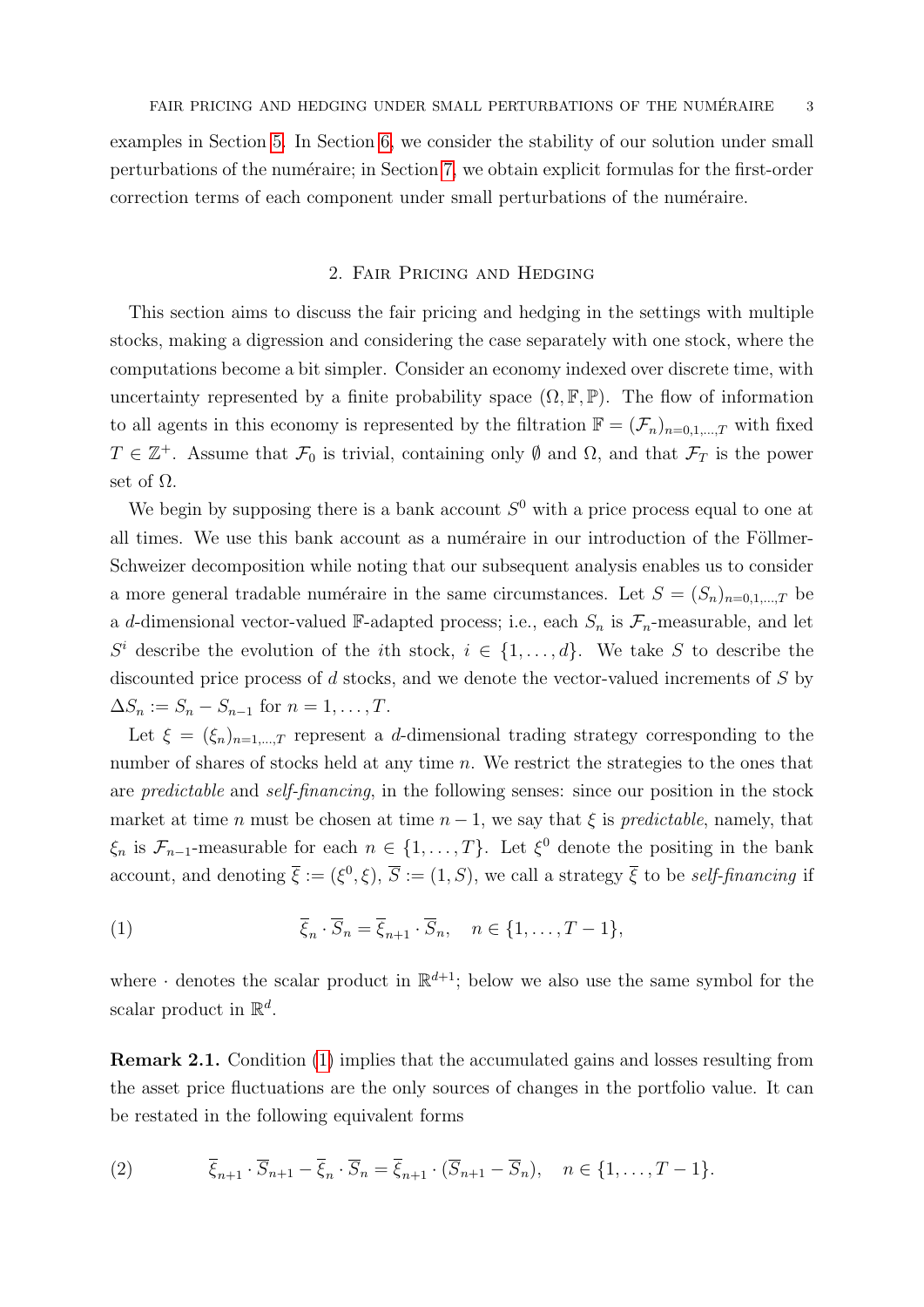Summation over [\(2\)](#page-2-2) implies that

<span id="page-3-0"></span>(3) 
$$
\overline{\xi}_n \cdot \overline{S}_n = \overline{\xi}_1 \cdot \overline{S}_0 + \sum_{k=1}^n \overline{\xi}_k \cdot (\overline{S}_k - \overline{S}_{k-1}), \quad n=1,\ldots,T,
$$

where  $\xi_1 \cdot S_0$  is the initial wealth. We refer to [\[FS16,](#page-18-3) p. 293] for more details. Below, we use the self-financing condition in the form [\(3\)](#page-3-0).

Let  $\Theta$  be the set of all predictable d-dimensional processes (that vacuously correspond to self-financing trading strategies). For  $\xi \in \Theta$ , we define the gains process

<span id="page-3-1"></span>(4) 
$$
G_n(\xi) = \sum_{j=1}^n \xi_j \cdot \Delta S_j, \quad n = 1, ..., T.
$$

 $G_n$  can be thought of as gains in wealth up to time n for a self-financing trading strategy. Here and below  $\Delta W_n = W_n - W_{n-1}$ , for every process W. An important observation is that, on the right-hand side of [\(4\)](#page-3-1), as  $S^0 \equiv 1$ , one can equivalently use  $\overline{\xi}_j \cdot \overline{\Delta} S_j$ ; however, the self-financing condition for such  $\bar{\xi}$ 's must hold, in this case.

Let  $V_0$  denote the initial capital invested in the market at time  $n = 0$ . Then the total output from the trading process at time n is given by  $V_0 + G_n(\xi)$ . Now suppose there exists derivative security that pays a value  $H$  at the final time  $T$ . To successfully hedge this security, we wish to trade in such a way that the trading output at time  $T$  is as close as possible to the payout of the derivative security. One way to ensure this is to minimize the expected quadratic cost incurred from hedging the security – namely, by solving the minimization problem

<span id="page-3-2"></span>(5) 
$$
\min_{V_0 \in \mathbb{R}, \xi \in \Theta} \mathbb{E} \left[ \left( H - V_0 - G_T(\xi) \right)^2 \right].
$$

Following [\[FS89\]](#page-18-0), the  $V_0$  in [\(5\)](#page-3-2) is called *fair price*. We also call the optimal  $\xi$  the *fair price*based hedging strategy. To characterize them, we introduce the discrete Föllmer-Schweizer decomposition, following [\[FS89\]](#page-18-0) and [\[MS95\]](#page-19-1).

<span id="page-3-4"></span>**Theorem 2.2.** Let  $S = M + A$  be the semimartingale decomposition of S into a martingale M and a predictable process A. Then every square-integrable and  $\mathcal{F}_N$ -measurable contingent claim H admits a decomposition

(6) 
$$
H = V_0 + \sum_{k=1}^{T} \xi_k \cdot \Delta S_k + L_T
$$

for some  $V_0 \in \mathbb{R}$ , a process  $\xi \in \Theta$ , and a martingale L, where

<span id="page-3-3"></span>(1) L and every component of M are orthogonal, meaning  $\mathbb{E}[\Delta L_n \Delta M_n^i \mid \mathcal{F}_{n-1}] = 0$ ,  $n \in \{1, \ldots, T\}, i \in \{1, \ldots, d\};$ (2)  $\mathbb{E}[L_0] = 0.$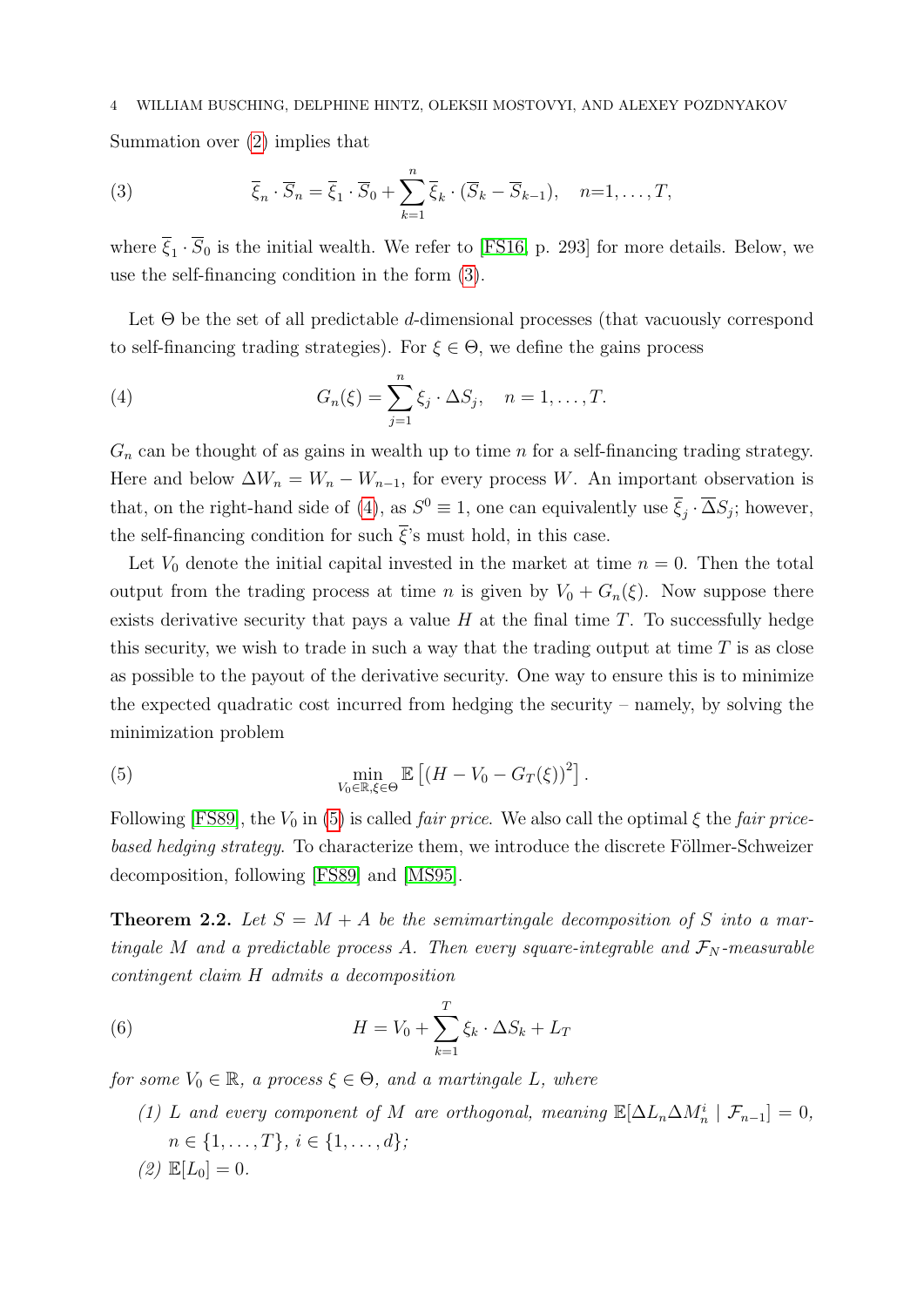Following this decomposition, successful hedging of a contingent claim  $H$  requires the minimization of the unhedgeable  $L_T$  term. In turn, this is closely related to the concept of local risk minimization, see [\[BP99\]](#page-18-2).

**Remark 2.3.** When S is a martingale, the decomposition  $(6)$  is the Galtchouk-Kunita-Watanabe decomposition, see [\[KW67\]](#page-19-5) and [\[Gal75\]](#page-18-4).

The Föllmer-Schweizer decomposition is crucial in obtaining optimal solutions  $\xi$  and  $V_0$ to [\(5\)](#page-3-2). Indeed, following Föllmer and Schweizer [\[FS89\]](#page-18-0), for  $d = 1$  (that is with one risky asset), the recursive formula for  $\xi$  is given by

<span id="page-4-1"></span>(7) 
$$
\xi_n = \frac{\text{Cov}_{\mathcal{F}_{n-1}}(H - \sum_{k=n+1}^N \xi_k \Delta S_k, \Delta S_n)}{\text{Var}_{\mathcal{F}_{n-1}}[\Delta S_n]}, \quad n = 1, \dots, T,
$$

where  $Cov_{\mathcal{F}_{n-1}}$  and  $Var_{\mathcal{F}_{n-1}}$  denote the conditional covariance and variance, respectively.

It is this optimal strategy that we examine under a change of numéraire in the next section. Note that, in [\(7\)](#page-4-1), we need the process  $Var_{\mathcal{F}_{n-1}}[\Delta S_n]$ ,  $n \in \{1, \ldots, T\}$ , to be *strictly* positive.

Remark 2.4. With multiple risky assets, this condition is replaced with the invertibility of conditional covariance matrices with probability 1. This condition is closely related to the non-redundancy of given stocks. However, the stability and asymptotic analysis are only imposed for the base model corresponding to  $\varepsilon = 0$ .

## 3. CHANGE OF NUMÉRAIRE

<span id="page-4-0"></span>To establish the machinery to change to a general numéraire, we begin by defining the set of general wealth processes starting from x to be

<span id="page-4-2"></span>(8) 
$$
\mathcal{X}(x) := \left\{ x + G_n(\xi) = x + \sum_{k=1}^n \xi_k \cdot \Delta S_k \mid \xi \in \Theta, \ n \in \{0, \dots, T\} \right\}, \quad x \in \mathbb{R}.
$$

A numéraire, most generally, can be defined as any *strictly* positive non-dividend-paying asset. We focus on a tradable numéraire: that is, the ones where  $N$  is a strictly positive element of  $\mathcal{X}(1)$ . That is, N has the form

(9) 
$$
N_n = 1 + \sum_{k=1}^n \eta_k \cdot \Delta S_k, \quad n \in \{0, ..., T\},
$$

for some  $\eta \in \Theta$ .  $N_0 = 1$  is a normalization condition that is common in the literature.

The Föllmer-Schweizer decomposition discussed above utilizes an unchanging bank account as a numéraire – i.e.,  $N \equiv 1$  is constant at all times [0, T]. Indeed, a numéraire  $N \equiv 1$  is implicit in many results in the field.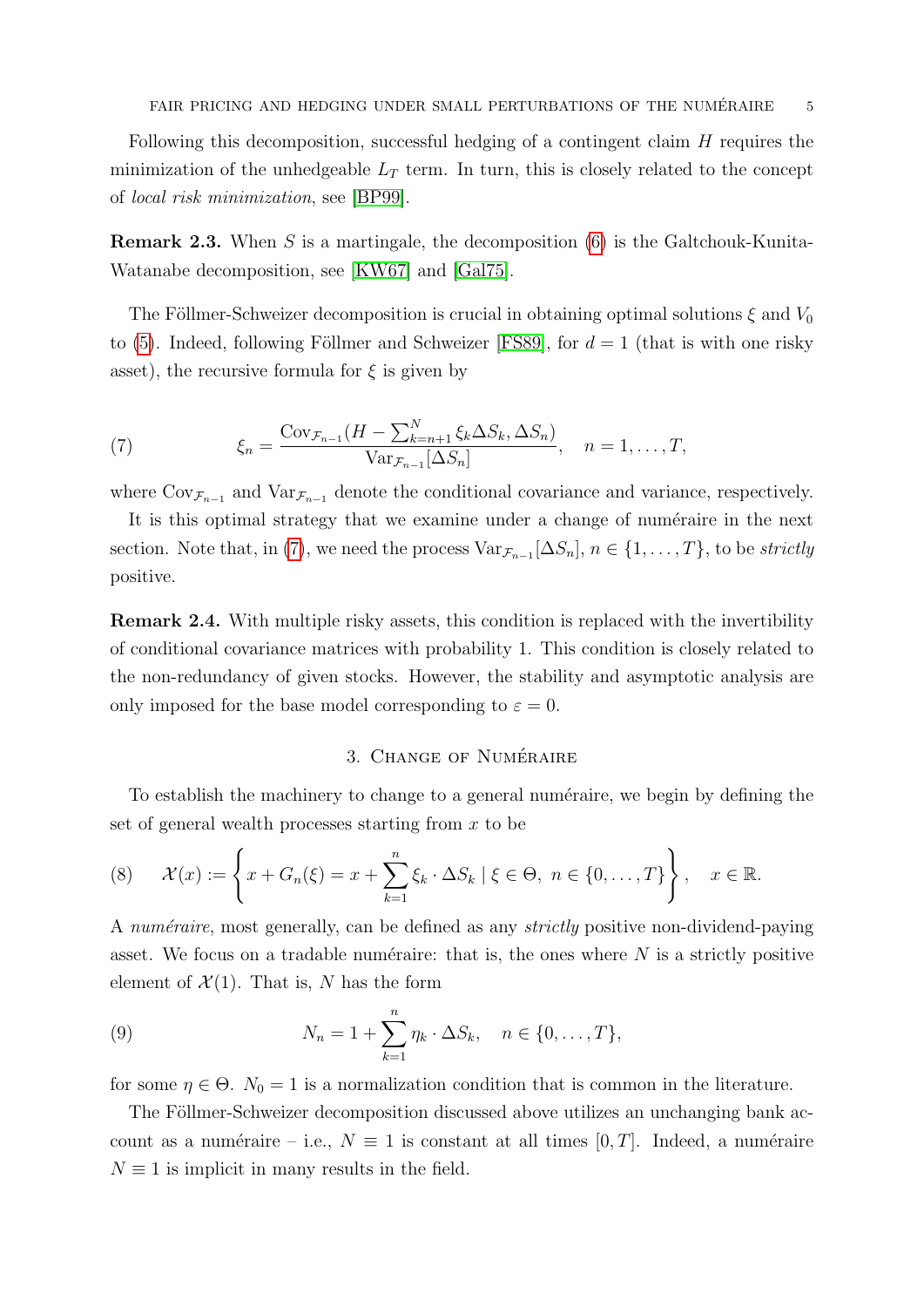By a change in numéraire, we mean a change of units in which a price process of the traded securities,  $\overline{S} = (1, S)$ , is measured. Note that this process includes the bank account with value one across our time horizon as well as d stocks - all encoded in a vector  $\overline{S}$ . We denote the  $(d + 1)$ -dimensional price process of traded securities under a change of numéraire

$$
S^N := \left(\frac{1}{N}, \frac{S}{N}\right).
$$

Under the new numéraire, it is natural to introduce the set of wealth processes, analogous to [\(8\)](#page-4-2); this is done in [\(10\)](#page-5-0) below. To emphasize the self-financing constraints under a change of numéraire, first, we notice that one can rewrite  $(8)$  as

<span id="page-5-0"></span>
$$
\mathcal{X}(x) = \left\{ x + \sum_{k=1}^{n} \overline{\xi}_k \cdot \Delta \overline{S}_k \mid \overline{\xi} \text{ is predictable and self-financing, } n \in \{0, \dots, T\} \right\},
$$
  

$$
x \in \mathbb{R}.
$$

This allows us to naturally extend  $(8)$  to the set of wealth processes under the numéraire N as follows:

(10)

$$
\mathcal{X}^N(x) := \left\{ x + \sum_{k=1}^n \overline{\xi}_k \cdot \Delta S_k^N \mid \overline{\xi} \text{ is predictable and self-financing, } n \in \{0, \dots, T\} \right\},
$$
  

$$
x \in \mathbb{R},
$$

where the self-financing condition, analogous to  $(1)$ , now must hold under the numéraire N, that is

<span id="page-5-1"></span>(11) 
$$
\overline{\xi}_n \cdot S_n^N = \overline{\xi}_{n+1} \cdot S_n^N, \quad 1 \le n \le T-1,
$$

or, similarly, along the lines of Remark [2.1,](#page-2-3) where we use

<span id="page-5-3"></span>(12) 
$$
\overline{\xi}_n \cdot S_n^N = \overline{\xi}_1 \cdot S_0^N + \sum_{k=1}^n \overline{\xi}_k \cdot (S_k^N - S_{k-1}^N), \quad n \in \{1, ..., T\},
$$

and where  $\overline{\xi}_1 \cdot S_0^N$  is the initial wealth.

We begin by noting a convenient result, analogous to [\[Mos20,](#page-19-6) Lemma 6.1], which demonstrates that wealth processes under a change of tradable numéraire adjust in an expected way. In particular, the replicable claims stay replicable under a change of numéraire. The proof of this result is similar to the proof of Lemma [4.2](#page-8-0) below, and it is skipped.

<span id="page-5-2"></span>**Lemma 3.1.** Consider a stock price process under a change of numéraire  $S^N = (\frac{1}{N}, \frac{S}{N})$  $\frac{S}{N}$ ). Let us fix  $x \in \mathbb{R}$  and consider the sets of wealth processes under the old and new numéraires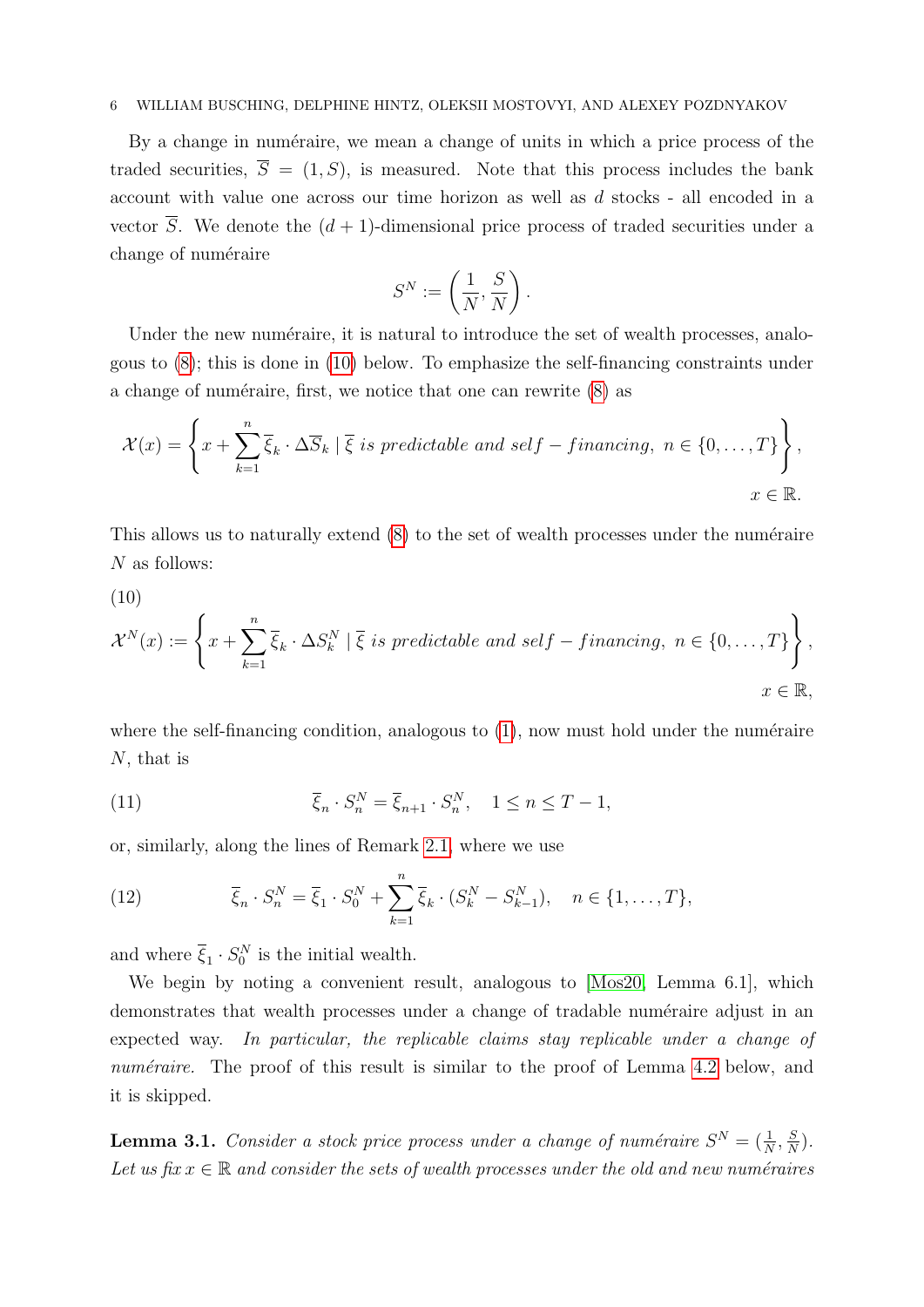(13) 
$$
\mathcal{X}^N(x) = \frac{\mathcal{X}(x)}{N} = \left\{ \frac{X}{N} = \left( \frac{X_n}{N_n} \right)_{\{n \in \{0, \dots, T\} \}} \mid X \in \mathcal{X}(x) \right\}.
$$

# <span id="page-6-3"></span>4. FAIR PRICING AND HEDGING AND A NUMÉRAIRE CHANGE

<span id="page-6-0"></span>We now turn to the question of applying the Föllmer-Schweizer decomposition-based hedging mechanism in an environment with a new numéraire. This has to be done with care. First, let us observe that the objective function in [\(5\)](#page-3-2) can be rewritten as

(14) 
$$
\min_{X \in \bigcup_{x \in \mathbb{R}} \mathcal{X}(x)} \mathbb{E} \left[ \left( H - X_T \right)^2 \right].
$$

As the contingent claim H measured under the new numéraire to N is worth  $H/N$ , using the notations of the previous section, the natural formulation of the  $(5)$  under N becomes

<span id="page-6-1"></span>(15) 
$$
\min_{X^N \in \bigcup_{x \in \mathbb{R}} \mathcal{X}^N(x)} \mathbb{E}\left[\left(\frac{H}{N_T} - X_T^N\right)^2\right].
$$

Recalling the definition of  $\mathcal{X}^N(x)$ 's (including the self-financing condition [\(11\)](#page-5-1)), the latter minimization problem [\(15\)](#page-6-1) can be restated as follows.

<span id="page-6-2"></span>(16)

\n
$$
\mathbb{E}\left[\left(\frac{H}{N_T} - \frac{V_0}{N_0} - \sum_{k=1}^T \overline{\xi}_k \cdot \Delta S_k^N\right)^2\right],
$$
\nsubject to

\n
$$
V_0 \in \mathbb{R},
$$
\n
$$
\overline{\xi} \text{ is predictable and satisfying (11)}.
$$

The optimal  $V_0$  and  $\bar{\xi}$  to [\(16\)](#page-6-2) (whose existence is proven below) are defined to be the fair price and the fair price-based hedging strategy (or simply, the hedging strategy) under the numéreire  $N$ .

One can see that the self-financing constrain [\(11\)](#page-5-1) enters problem [\(16\)](#page-6-2) and makes it harder to analyze. Whereas in [\(5\)](#page-3-2) we considered a risk-free asset, whose increments  $\Delta S^0 \equiv 0$  at all times as a component of  $\Delta \overline{S}$ ,  $\Delta S^N$  has no zero component, in general, since a tradable numéraire may change over time. In the change of numéraire case, the optimal  $\overline{\xi}$  then additionally depends on the risk-free asset, which may evolve over time. The component of  $\overline{\xi}$  corresponding to investment in the risk-free asset cannot, therefore, be chosen essentially after solving [\(16\)](#page-6-2) in a way to make the optimal  $\overline{\xi}$  self-financing, as the self-financing condition [\(11\)](#page-5-1) is a constraint on our minimization problem [\(16\)](#page-6-2). The following lemma demonstrates how we can bypass this issue by reformulating the minimization problem [\(16\)](#page-6-2) in a more convenient way.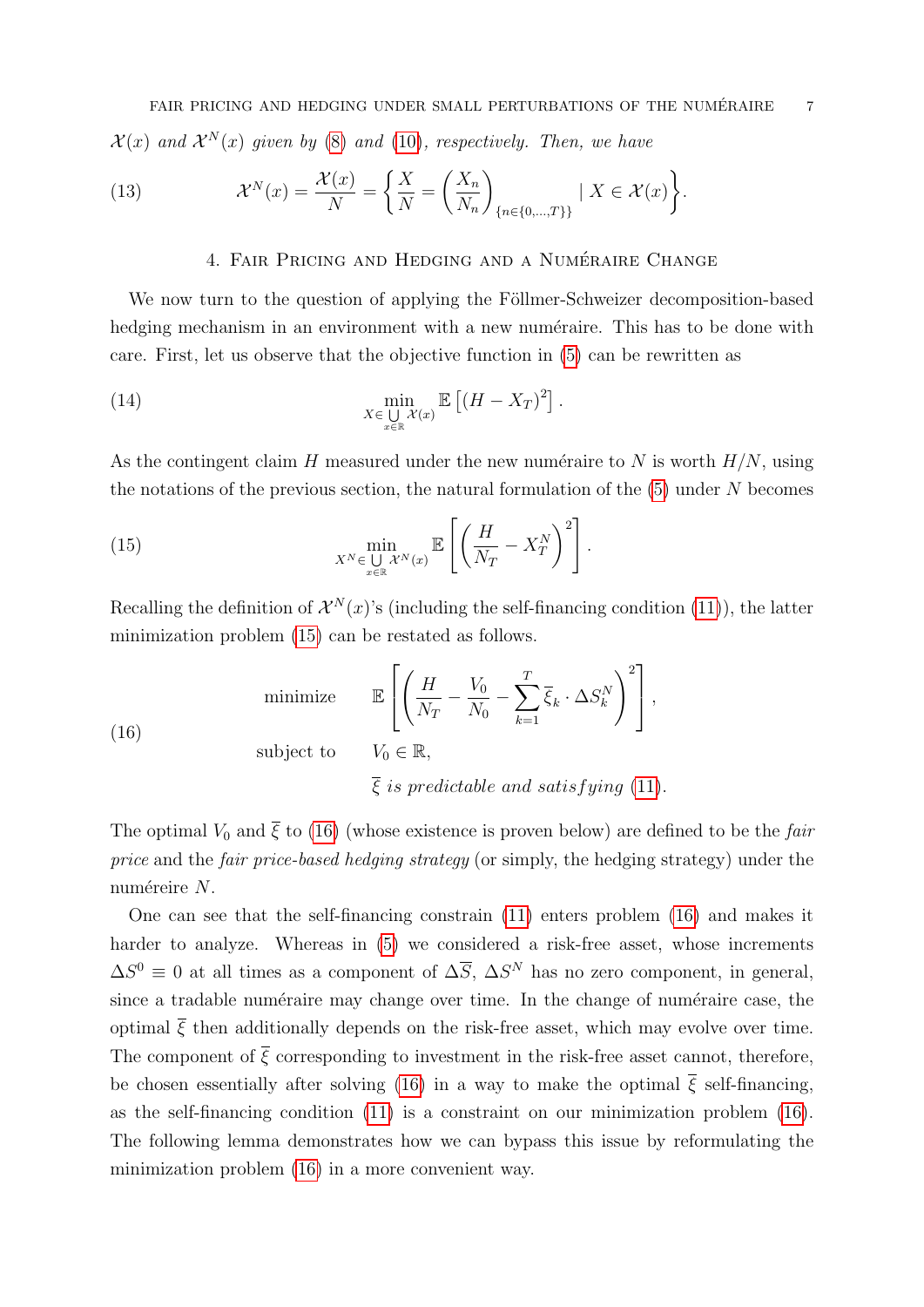<span id="page-7-0"></span>Let us set

(17) 
$$
\min_{V_0 \in \mathbb{R}, \xi \in \Theta} \mathbb{E}\left[\left(\frac{H - V_0 - \sum_{k=1}^T \xi_k \cdot \Delta S_k}{N_T}\right)^2\right],
$$

and let  $W \in \bigcup$ x∈R  $\mathcal{X}(x)$  and  $W^N \in \bigcup$ x∈R  $\mathcal{X}^N(x)$  denote the optimal wealth processes to  $(16)$  and  $(17)$ , respectively.

<span id="page-7-4"></span>**Lemma 4.1.** Let N be a tradable numéraire. Then, [\(16\)](#page-6-2) is equivalent to [\(17\)](#page-7-0) in the sense that the objective functions are equal, and there is a one-to-one correspondence between the optimal wealth processes to [\(16\)](#page-6-2) and [\(17\)](#page-7-0), which are unique with probability 1, and we have

<span id="page-7-2"></span>
$$
(18)\t\t\t W^N = \frac{W}{N}.
$$

*Proof.* Observe that the expression  $X^N := V_0 + \sum_{k=1}^T \overline{\xi}_k \cdot \Delta S_k^N \in \mathcal{X}^N(V_0)$ . Applying [\(13\)](#page-6-3), we have  $X^N = \frac{X}{N}$  $\frac{X}{N}$ , for some X of the form  $X_n = V_0 + \sum_{k=1}^n \xi_k \cdot \Delta S_k$ ,  $n \in \{0, \ldots, T\}$ , such that  $X \in \mathcal{X}(V_0)$ . Note that the  $\xi$  that gives rise to each wealth process may be different, but  $V_0$  must be the same in both, due to the normalization condition,  $N_0 = 1$  and Lemma [3.1.](#page-5-2) Then [\(16\)](#page-6-2), or rather an equivalent problem [\(15\)](#page-6-1), becomes

<span id="page-7-1"></span>(19)  

$$
x^{N} \in \bigcup_{V_0 \in \mathbb{R}} x^{N}(V_0) \mathbb{E} \left[ \left( \frac{H}{N_T} - X_T^N \right)^2 \right] = \min_{X \in \bigcup_{V_0 \in \mathbb{R}} x(V_0)} \mathbb{E} \left[ \left( \frac{H}{N_T} - \frac{X_T}{N_T} \right)^2 \right]
$$

$$
= \min_{V_0 \in \mathbb{R}, \xi \in \Theta} \mathbb{E} \left[ \left( \frac{H - V_0 - \sum_{k=1}^T \xi_k \cdot \Delta S_k}{N_T} \right)^2 \right],
$$

which is [\(17\)](#page-7-0). The chain of equalities above shows the objective functions in [\(16\)](#page-6-2) and [\(17\)](#page-7-0) are equal. Next, using the direct method from the calculus of variation and strict convexity of the function  $x \to x^2$ ,  $x \in \mathbb{R}$ , appearing in the objective, one can show the existence and uniqueness of the optimal self-financing wealth processes under the corresponding numéraires that are the minimizers to  $(16)$  and  $(17)$ . The computations above, in particular, [\(19\)](#page-7-1) and Lemma [3.1,](#page-5-2) imply [\(18\)](#page-7-2).

To emphasize the self-financing constraints, similarly to reformulation [\(16\)](#page-6-2), one can restate [\(17\)](#page-7-0) as

<span id="page-7-3"></span>
$$
\text{minimize} \qquad \mathbb{E}\left[\left(\frac{H - V_0 - \sum_{k=1}^T \overline{\xi}_k \cdot \Delta \overline{S}_k}{N_T}\right)^2\right],
$$
\n
$$
(20)
$$

subject to  $V_0 \in \mathbb{R}$ ,

 $\overline{\xi}$  is predictable and satisfying [\(1\)](#page-2-1).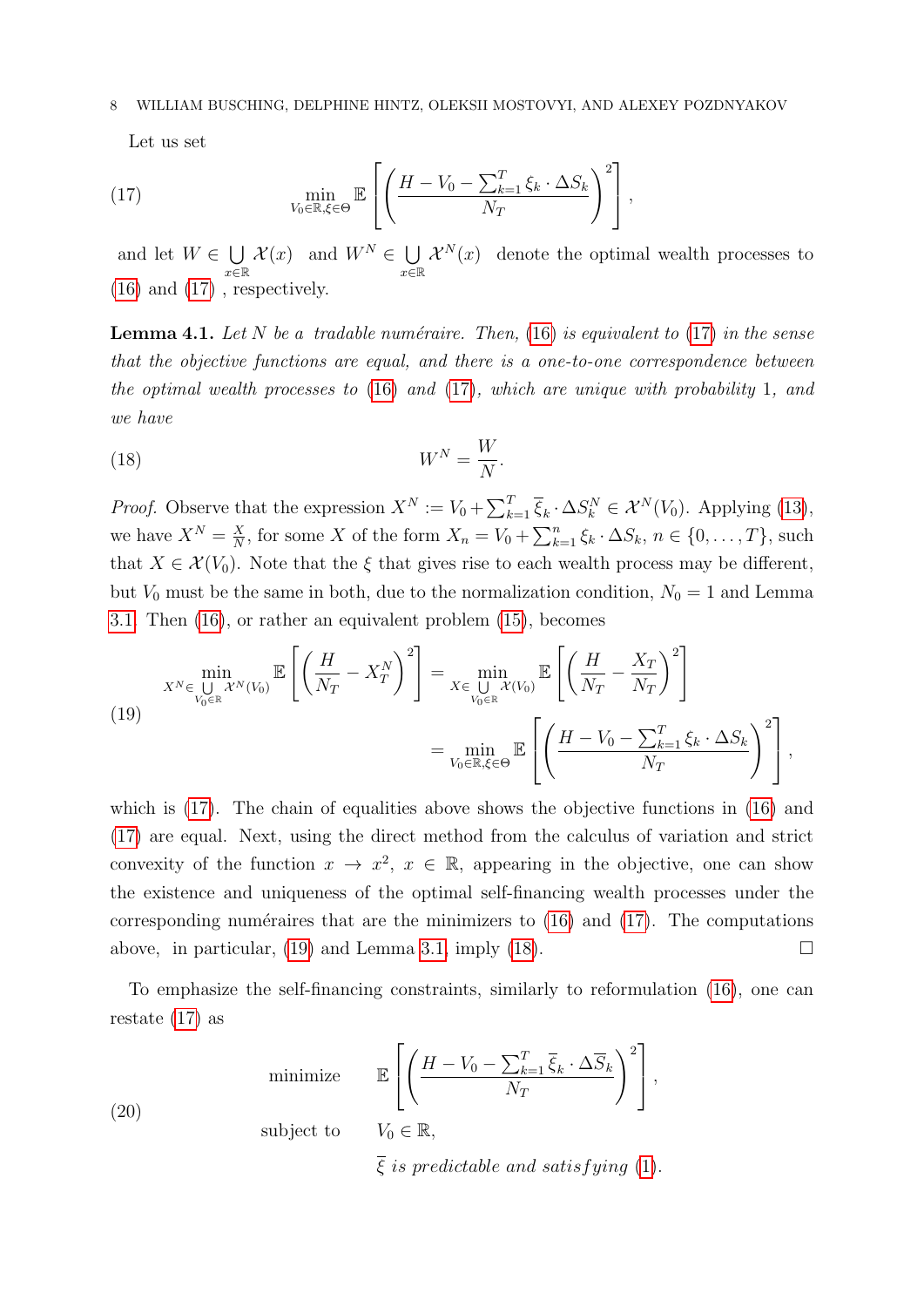The following lemma establishes a relationship between the optimal hedging strategies for [\(16\)](#page-6-2) and [\(20\)](#page-7-3).

<span id="page-8-0"></span> $\textbf{Lemma 4.2.} \: \: Let \: W^N_n = V_0 + \sum_{k=1}^n \xi^{(1)}_k$  $k_k^{(1)} \cdot \Delta S_k^N$ ,  $n \in \{0, ..., T\}$ , and  $W_n = V_0 + \sum_{k=1}^n \xi_k^{(2)}$  $\frac{k^{(2)}}{k}$ .  $\Delta \overline{S}_k$ ,  $n \in \{0, ..., T\}$ , be the optimal self-financing wealth processes for [\(16\)](#page-6-2) and [\(20\)](#page-7-3), respectively. Then, we have

<span id="page-8-3"></span>(21) 
$$
\xi_n^{(1)} \cdot \Delta \overline{S}_n = \xi_n^{(2)} \cdot \Delta \overline{S}_n, \quad n \in \{1, \dots, T\},
$$

(22) 
$$
\xi_n^{(1)} \cdot \Delta S_n^N = \xi_n^{(2)} \cdot \Delta S_n^N, \quad n \in \{1, ..., T\}.
$$

In particular, one can use the same strategy to optimize both  $(16)$  and  $(20)$ .

Remark 4.3. Lemmas [4.1](#page-7-4) and [4.2](#page-8-0) assert that, for replicable claims (that is, the ones that are represented by a terminal value of an element of  $\bigcup \mathcal{X}(x)$  change of numéraire x∈R affects neither the fair price nor the hedging strategy.

*Proof of Lemma [4.2.](#page-8-0)* As, by Lemma [4.1,](#page-7-4)  $N_n W_n^N = W_n$ ,  $n \in \{0, ..., T\}$ , we get

$$
\Delta W_n = \Delta(W_n^N N_n),
$$

that is

<span id="page-8-1"></span>(23)  
\n
$$
\xi_n^{(2)} \cdot \Delta \overline{S}_n = W_{n-1}^N \Delta N_n + N_{n-1} \Delta W_n^N + \Delta W_n^N \Delta N_n
$$
\n
$$
= W_{n-1}^N \Delta N_n + (N_{n-1} + \Delta N_n) \xi_n^{(1)} \cdot \Delta S_n^N
$$
\n
$$
= W_{n-1}^N \Delta N_n + \xi_n^{(1)} \cdot (N_{n-1} \Delta S_n^N + \Delta S_n^N \Delta N_n).
$$

<span id="page-8-2"></span>As  $\overline{S}_n = S_n^N N_n$ , we get

$$
\Delta \overline{S}_n = \Delta (S_n^N N_n) = S_n^N N_n - S_{n-1}^N N_{n-1} = S_{n-1}^N \Delta N_n + N_{n-1} \Delta S_n^N + \Delta S_n^N \Delta N_n,
$$

and thus

$$
N_{n-1}\Delta S_n^N + \Delta S_n^N \Delta N_n = \Delta \overline{S}_n - S_{n-1}^N \Delta N_n.
$$

This allows to rewrite (particularly, the last term in) [\(23\)](#page-8-1) as

(24)  
\n
$$
\xi_n^{(2)} \cdot \Delta \overline{S}_n = W_{n-1}^N \Delta N_n + \xi_n^{(1)} \cdot (\Delta \overline{S}_{n-1} - S_{n-1}^N \Delta N_n)
$$
\n
$$
= \xi_n^{(1)} \cdot \Delta \overline{S}_n + (W_n^N - \xi_n^{(1)} \cdot S_n^N) \Delta N_n
$$
\n
$$
= \xi_n^{(1)} \cdot \Delta \overline{S}_n + \left(V_0 + \sum_{k=1}^n \xi_k^{(1)} \cdot \Delta S_k^N - \xi_n^{(1)} \cdot S_n^N\right) \Delta N_n.
$$

Notice that the self-financing condition for  $\xi^{(1)}$ , particularly in the form [\(12\)](#page-5-3), implies that

$$
V_0 + \sum_{k=1}^n \xi_k^{(1)} \cdot \Delta S_k^N - \xi_n^{(1)} \cdot S_n^N = 0,
$$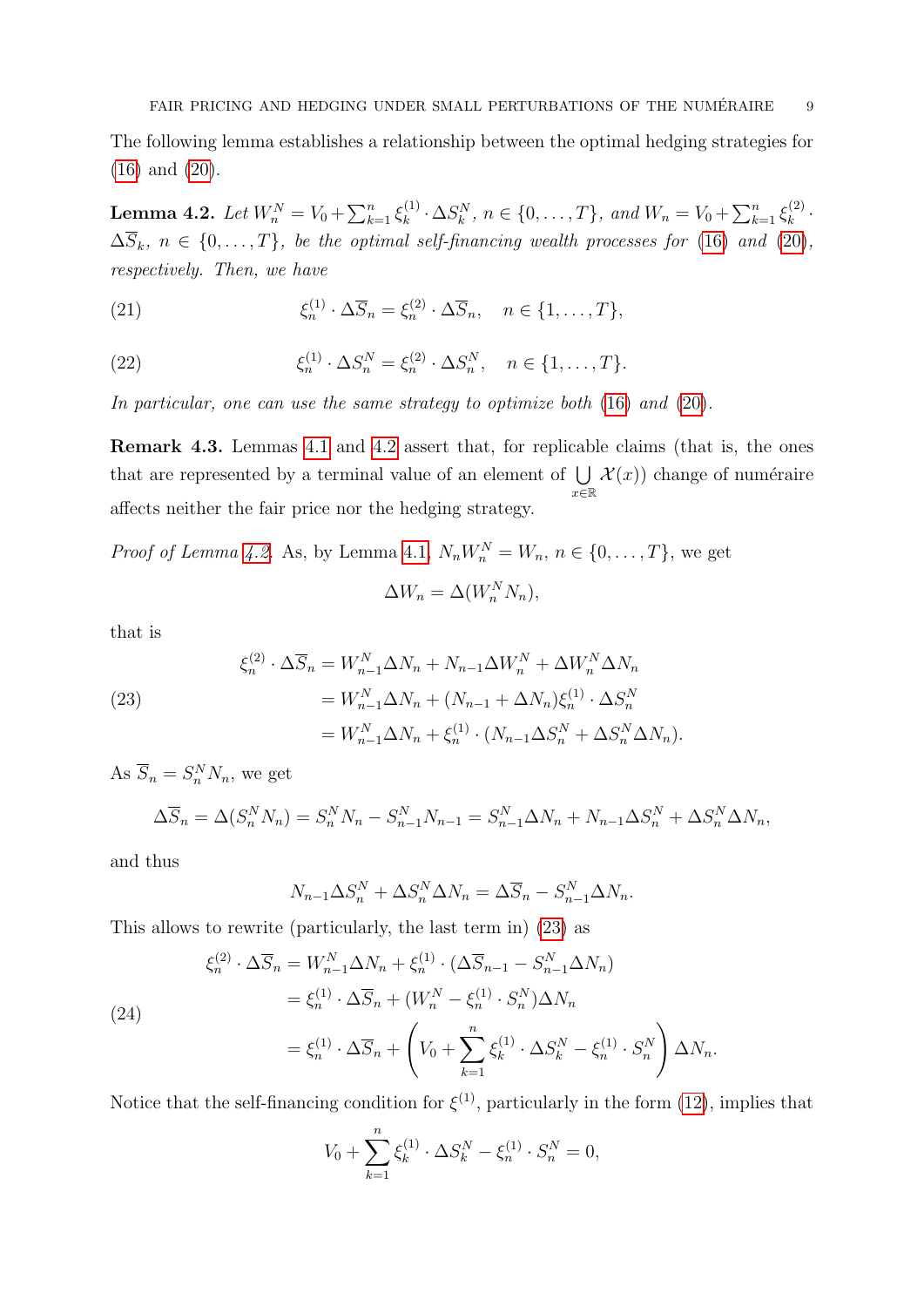which is precisely the term in the parentheses in the last line of  $(24)$ . This allows to rewrite  $(24)$  as  $(21)$ . We obtain  $(32)$  similarly.

 $\Box$ 

Next, we apply Lemmas [4.1](#page-7-4) and [4.2](#page-8-0) to characterize Föllmer-Schweizer decomposition under a change of numéraire. For simplicity of notations, for random variables  $X$  and  $Y$ , let us introduce

<span id="page-9-4"></span>(25)  

$$
\mathcal{C}_{\mathcal{F}_n}^N(X,Y) := \mathbb{E}_{\mathcal{F}_n} \left[ \left( \frac{X}{N_T} - \frac{\mathbb{E}_{\mathcal{F}_n}[X N_T^{-2}]}{N_T \mathbb{E}_{\mathcal{F}_n}[N_T^{-2}]} \right) \left( \frac{Y}{N_T} - \frac{\mathbb{E}_{\mathcal{F}_n}[Y N_T^{-2}]}{N_T \mathbb{E}_{\mathcal{F}_n}[N_T^{-2}]} \right) \right], \quad n \in \{1, \dots, T\},
$$

and consider the following matrix-valued process

<span id="page-9-1"></span>(26) 
$$
\mathcal{C}_n := (\mathcal{C}_{\mathcal{F}_{n-1}}^N(\Delta S_n^i, \Delta S_n^j))_{i=1,\dots,d,j=1,\dots,d}, \quad n \in \{1,\dots,T\}.
$$

If  $C_n$  is invertible with probability 1 for all n, we can define recursively, backward in time, vector-valued processes  $\xi$  and **c** as follows

<span id="page-9-0"></span>
$$
\xi_n := [\mathcal{C}_n]^{-1} \mathbf{c}_n, \quad n \in \{T, \dots, 1\}, \quad where
$$
\n
$$
(27) \quad \mathbf{c}_n := \begin{cases}\n(\mathcal{C}_{\mathcal{F}_{T-1}}^N(H, \Delta S_T^i))_{i=1,\dots,d}, & if \quad n = T, \\
(\mathcal{C}_{\mathcal{F}_{n-1}}^N(H - \sum_{k=n+1}^T \xi_k \cdot \Delta S_k, \Delta S_n^i))_{i=1,\dots,d}, & if \quad n \in \{T-1, \dots, 1\}.\n\end{cases}
$$

For  $\xi$  given by [\(27\)](#page-9-0), let us also set

<span id="page-9-2"></span>(28) 
$$
V_n = \mathbb{E}_{\mathcal{F}_n} \left[ \left( H - \sum_{k=n+1}^T \xi_k \cdot \Delta S_k \right) \frac{N_T^{-2}}{\mathbb{E}_{\mathcal{F}_n} [N_T^{-2}]} \right], \quad n \in \{0, \dots, T-1\}.
$$

<span id="page-9-3"></span>**Theorem 4.4.** Consider a model with  $T$  periods and d stocks. Let us consider  $C$ , defined in [\(26\)](#page-9-1), and assume that  $[\mathcal{C}_n]^{-1}$  exists for every  $n \in \{1, ..., T\}$ . Then  $V_0$ , defined through [\(28\)](#page-9-2), is the fair price, and  $\xi$ , defined in [\(27\)](#page-9-0), is the (fair price-based) hedging strategy under the numéraire  $N$ , that is the optimizers to  $(17)$ . We also have

<span id="page-9-5"></span>(29) 
$$
\frac{H}{N_T} = V_0 + \sum_{k=1}^{T} \xi_k \cdot \Delta S_k^N + L_T,
$$

where  $L$  is the unhedgeable part that satisfies properties  $(1)$  and  $(2)$  in the statement of Theorem [2.2.](#page-3-4)

Remark 4.5. The process V defined in [\(28\)](#page-9-2) can be thought as the conditional fair price process under the numéraire N, where  $V_n$ ,  $n \in \{0, \ldots, T-1\}$ , is the fair price under the information available up to time n. We can further extend V to T, by setting  $V_T = \frac{H}{N_c}$  $\frac{H}{N_T}$ . In particular, at  $n = 0$ ,  $V_0$  is the conditional fair price under trivial information represented by  $\mathcal{F}_0$ . This is consistent with the (usual, or rather unconditional) fair price.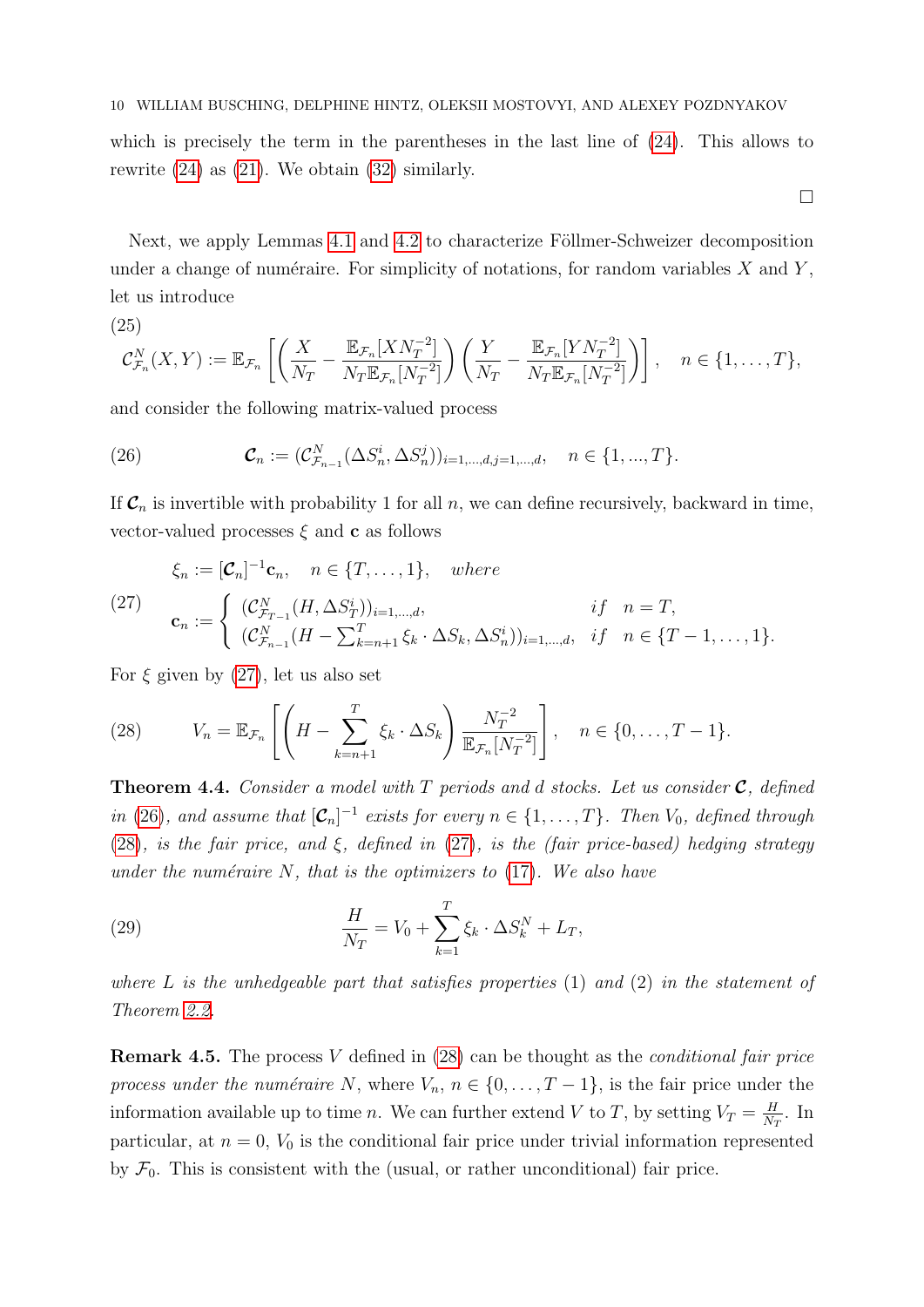**Remark 4.6.** Invertibility of  $\mathcal{C}_n$ 's for every  $n \in \{1, \ldots, T\}$  is closely connected to the non-redundancy of d stocks.

Proof of Theorem [4.4.](#page-9-3) The proof proceeds recursively, backward in time. For brevity of the exposition, we focus on the main step and consider the minimization problem at time  $n \in \{0, \ldots, T-1\}$ , and if  $n+1 < T$ , assume we have already found  $\xi_{n+2}, \ldots, \xi_T$ . Let us denote

<span id="page-10-1"></span>(30) 
$$
\tilde{V}_{n+1} := H - \sum_{k=n+2}^{T} \xi_k \cdot \Delta S_k.
$$

Now, at time  $n$ , we want to minimize

<span id="page-10-0"></span>(31) 
$$
\mathbb{E}_{\mathcal{F}_n}\left[\left(\frac{\tilde{V}_{n+1}-V_n-\xi_{n+1}\cdot\Delta S_{n+1}}{N_T}\right)^2\right],
$$

where the minimization is taken over all random variables  $V_n$  and  $\xi_{n+1}$  measurable with respect to  $\mathcal{F}_n$ .

Using the first-order conditions, we take the partial derivative of the objective function in [\(31\)](#page-10-0) with respect to  $V_n$ , to obtain

$$
\frac{\partial}{\partial V_n} \mathbb{E}_{\mathcal{F}_n} \left[ \left( \frac{\tilde{V}_{n+1} - V_n - \xi_{n+1} \cdot \Delta S_{n+1}}{N_T} \right)^2 \right] = -2 \mathbb{E}_{\mathcal{F}_n} \left[ \frac{\tilde{V}_{n+1} - V_n - \xi_{n+1} \cdot \Delta S_{n+1}}{N_T^2} \right] = 0,
$$

and therefore, we get

$$
V_n = \frac{\mathbb{E}_{\mathcal{F}_n}[\tilde{V}_{n+1}N_T^{-2}] - \xi_{n+1} \cdot \mathbb{E}_{\mathcal{F}_n}[\Delta S_{n+1}N_T^{-2}]}{\mathbb{E}_{\mathcal{F}_n}[N_T^{-2}]},
$$

which is, in view of [\(30\)](#page-10-1), is exactly [\(28\)](#page-9-2). Next we substitute this  $V_n$  back into our objective function [\(31\)](#page-10-0) and take partial derivatives with respect to each component of  $\xi$ , to obtain

$$
\frac{\partial}{\partial \xi^j} \mathbb{E}_{\mathcal{F}_n} \left[ \left( \frac{\tilde{V}_{n+1}}{N_T} - \frac{\mathbb{E}_{\mathcal{F}_n} [\tilde{V}_{n+1} N_T^{-2}]}{N_T \mathbb{E}_{\mathcal{F}_n} [N_T^{-2}]} - \xi_{n+1} \cdot \left( \frac{\Delta S_{n+1}}{N_T} - \frac{\mathbb{E}_{\mathcal{F}_n} [\Delta S_{n+1} N_T^{-2}]}{N_T \mathbb{E}_{\mathcal{F}_n} [N_T^{-2}]} \right) \right)^2 \right] = 0,
$$
  

$$
j \in \{1, \dots, d\}.
$$

Computing these derivatives and using the notation specified in [\(25\)](#page-9-4), we find that

$$
\sum_{i=1}^{d} \xi_{n+1}^{i} C_{\mathcal{F}_n}^{N}(\Delta S^i, \Delta S^j) = C_{\mathcal{F}_n}^{N}(\tilde{V}_{n+1}, \Delta S^j), \quad j \in \{1, ..., d\}.
$$

Recalling the notations for  $\mathcal C$  in [\(26\)](#page-9-1) and for c in [\(27\)](#page-9-0), we can rewrite the latter equation as

$$
\mathcal{C}_{n+1}\xi_{n+1}=\mathbf{c}_{n+1}.
$$

Now, using the assumed invertibility of  $\mathcal{C}_{n+1}$ , we have

$$
\xi_{n+1}=[\mathcal{C}_{n+1}]^{-1}\mathbf{c}_{n+1},
$$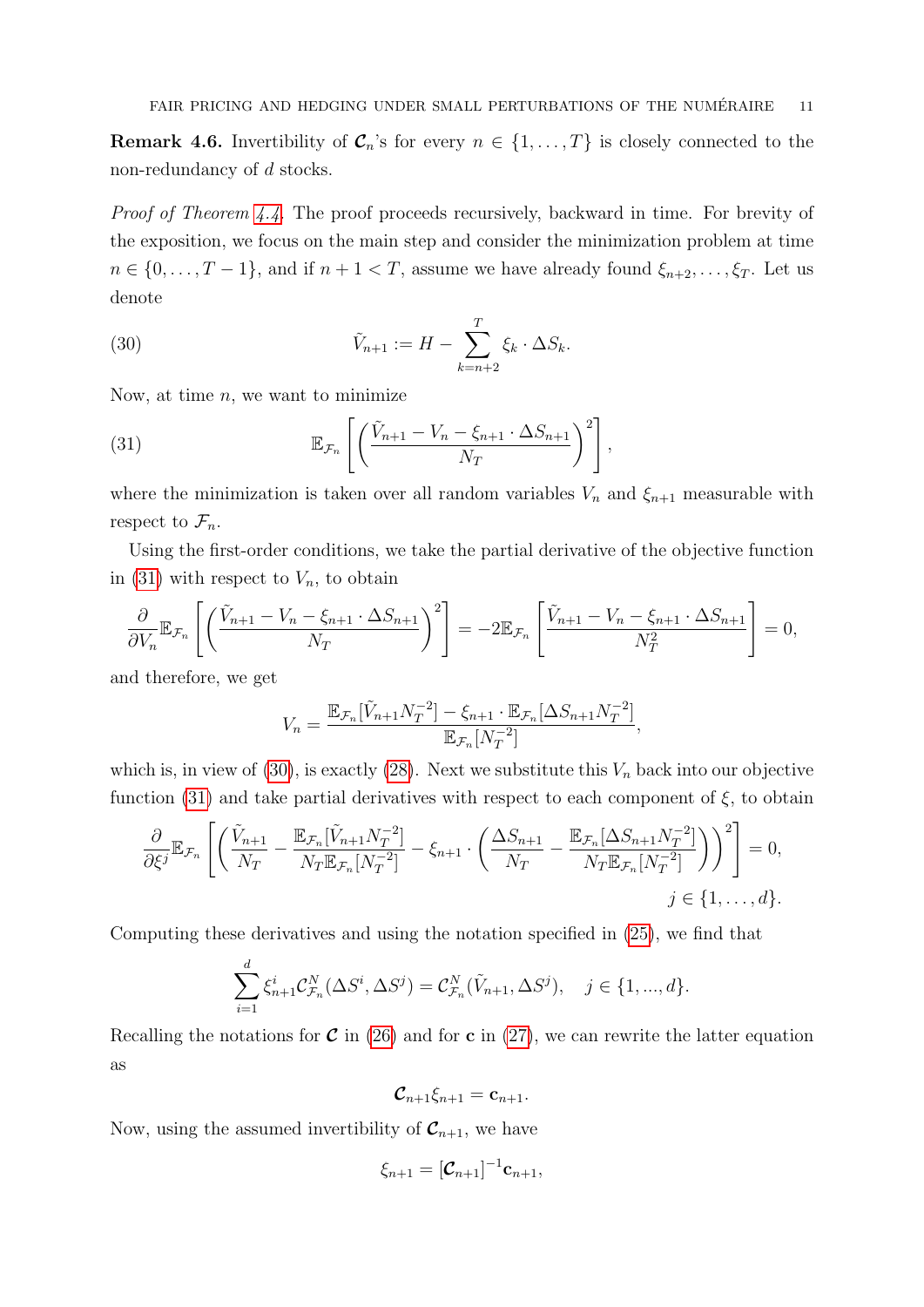<span id="page-11-0"></span>which gives  $\xi$  in [\(27\)](#page-9-0). Now, from Lemmas [4.1](#page-7-4) and [4.2,](#page-8-0) one can now show [\(29\)](#page-9-5).

#### 5. Examples

To illustrate the results and to highlight some special features related to fair pricing under the change of numéraire, we consider the following examples, where we find the optimal trading strategy and the corresponding fair price using Theorem [4.4.](#page-9-3) Key features of the results can be illustrated in a one-period trinomial model with one risky asset. Let the initial stock price  $S_0 = 2$ . Also let an increase in stock price happen by the factor of  $u = 2$ , a lack of movement be  $c = 1$ , and the down movement occur by the factor  $d = 1/2$ so that  $uS_0 = 4$ ,  $cS_0 = 2$ , and  $dS_0 = 1$  and so on. Let the probability of an up move occurring be  $\frac{1}{6}$ , the probability of a down move be  $\frac{1}{3}$ , and the probability of the stock staying steady be  $\frac{1}{2}$ .



Figure 1. One-period Trinomial Model.

The following example shows that for non-replicable contingent claims, the fair price and the optimal strategy in the sense of optimization problem [\(17\)](#page-7-0) change with N.

<span id="page-11-1"></span>Example 5.1. We demonstrate the results of section 3 as applied to the trinomial model, obtaining the optimal hedging strategy and initial capital once a change of numéraire has been enacted.

(a) Consider a tradeable numéraire given by  $1 + \frac{1}{2}\Delta S$ . Let H be a European call option which yields max $\{0, K - S_1\}$  where  $S_1$  is the value of the stock at time one, K is the strike price, and  $K = 3$ . Then, using Theorem [4.4](#page-9-3) for the one-period one-stock case, we deduce

$$
\xi_1 = \frac{\mathcal{C}_{\mathcal{F}_0}^N(H, \Delta S_1)}{\mathcal{C}_{\mathcal{F}_0}^N(\Delta S_1, \Delta S_1)} = \frac{\mathbb{E}\left[\frac{(H\mathbb{E}[N_1^{-2}]-\mathbb{E}[HN_1^{-2}])(\Delta S_1\mathbb{E}[N_1^{-2}]-\mathbb{E}[\Delta S_1N_1^{-2}])}{(N_1\mathbb{E}[N_1^{-2}])^2}\right]}{\mathbb{E}\left[\left(\frac{\Delta S_1\mathbb{E}[N_1^{-2}]-\mathbb{E}[\Delta S_1N_1^{-2}]}{N_1\mathbb{E}[N_1^{-2}]}\right)^2\right]}.
$$

Computing the expectations using the values above gives

$$
\mathbb{E}[N_1^{-2}] = \left(\frac{1}{1 + \frac{1}{2}(2)}\right)^2 \frac{1}{6} + \left(\frac{1}{1 + \frac{1}{2}(0)}\right)^2 \frac{1}{2} + \left(\frac{1}{\frac{1}{2}}\right)^2 \frac{1}{3} = \frac{45}{24}.
$$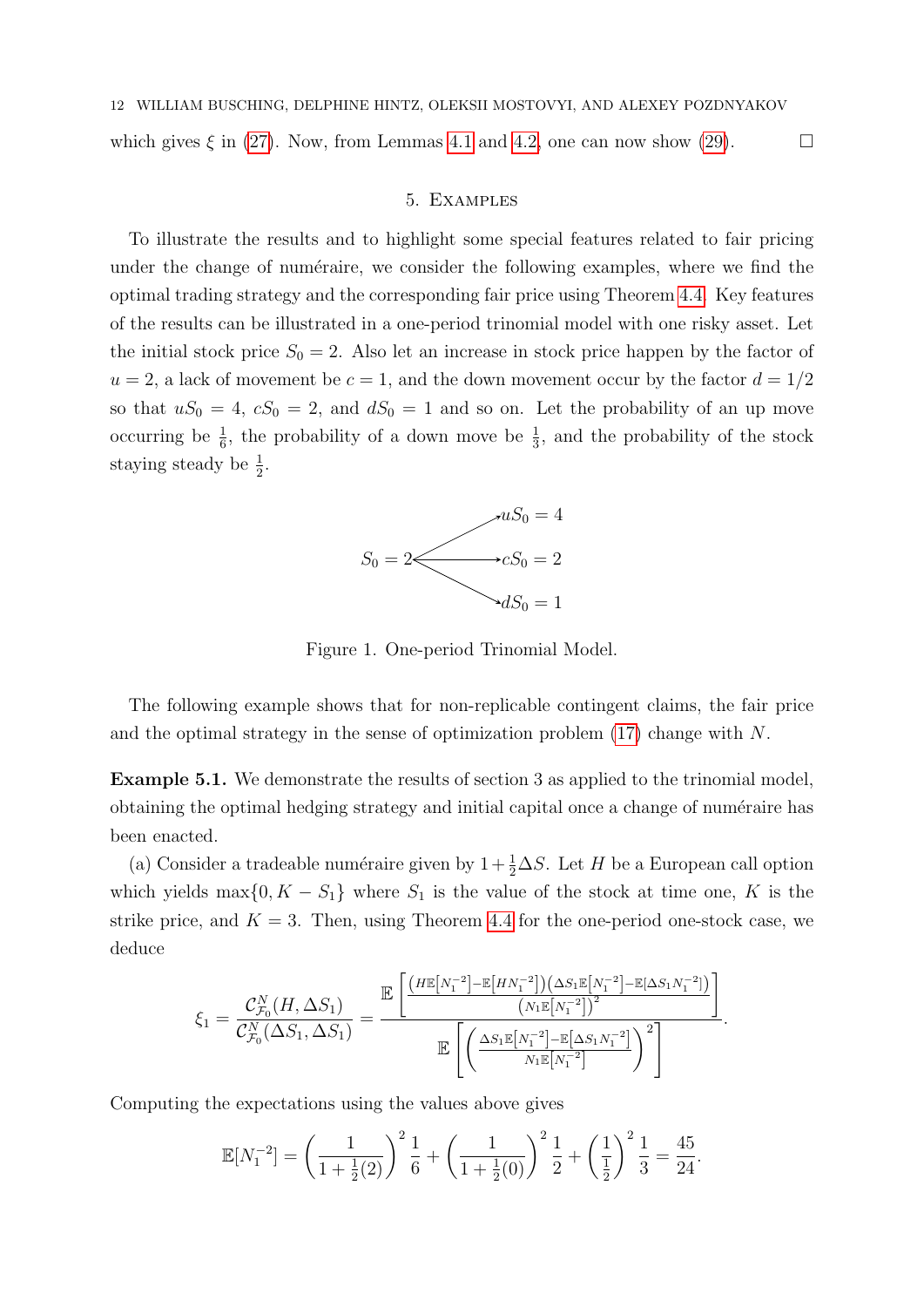Substitution yields

$$
\xi = \frac{75}{576} \approx 0.13021.
$$

This would indicate that the optimal amount of stock to buy at time zero is approximately 0.13021 of a share. The same process can be used to find  $V_0$ . Calculating the expectations gives

$$
V_0 = \frac{471}{4320} \approx 0.10903.
$$

(b) Comparison with Optimal Strategy when  $N \equiv 1$ . For comparison, we now assume the numéraire  $N \equiv 1$  and use the original one-period, one-stock formulas for the optimal trading strategy and initial value. The choice of  $N \equiv 1$  simplifies the formulas for the optimal trading strategy  $\xi$  and the fair price  $V_0$  to the following equations for the oneperiod, one-stock case:

(32)

<span id="page-12-0"></span>
$$
\xi_1 = \frac{\text{Cov}(H, \Delta S_1)}{\text{Var}(\Delta S_1)} = \frac{\mathbb{E}[(H - \mathbb{E}[H])(\Delta S_1 - \mathbb{E}[\Delta S_1])]}{\mathbb{E}[(\Delta S_1 - \mathbb{E}[\Delta S_1])^2]} \quad and \quad V_0 = \mathbb{E}[H] - \xi_1 \mathbb{E}[\Delta S_1].
$$

Using the same method and information described above, the optimal trading strategy under the numéraire  $N \equiv 1$  is  $\frac{1}{3}$  and the fair price is  $\frac{1}{6}$ . Notice that this differs from the optimal strategy and fair price under a different numéraire. Thus, the choice of the numeraire affect the optimal the optimal strategy and the fair price.

The following example shows that changes of numéraire are different from the changes of interest rates, in general.

**Example 5.2.** There is the relatively common supposition that a change in the numéraire relates to a change in the interest rate, or at the very least, that perturbations of both of them act similarly. In this example, we include calculations on the interest rate in order to lay the groundwork for the understanding that perturbations of the interest rate and perturbations of the numéraire are not related, in general. In one-period settings, let us consider the model of the stock price as in Example [5.1,](#page-11-1) and let us suppose that the interest rate is a constant  $r > 0$  (instead of 0, as in part (b) of Example [5.1\)](#page-11-1). Formulating the optimization problem similar to  $(17)$ , where the role of N is played by the bank account, leads to the computations performed in [\[FS89,](#page-18-0) Section 2]), which assert that the optimal  $\xi$  does not change compared to [\(32\)](#page-12-0), whereas the fair price  $V_0$  is given by

$$
V_0 = \mathbb{E}\left[\frac{H}{1+r}\right] - \xi_1 \mathbb{E}\left[\frac{S_1}{1+r} - S_0\right],
$$

which is different from  $V_0$  specified through Theorem [4.4,](#page-9-3) in general, even notationally, as  $r$  does not enter [\(17\)](#page-7-0). This simple example shows that the perturbations of the interest rate are different from the perturbations of the numéraire.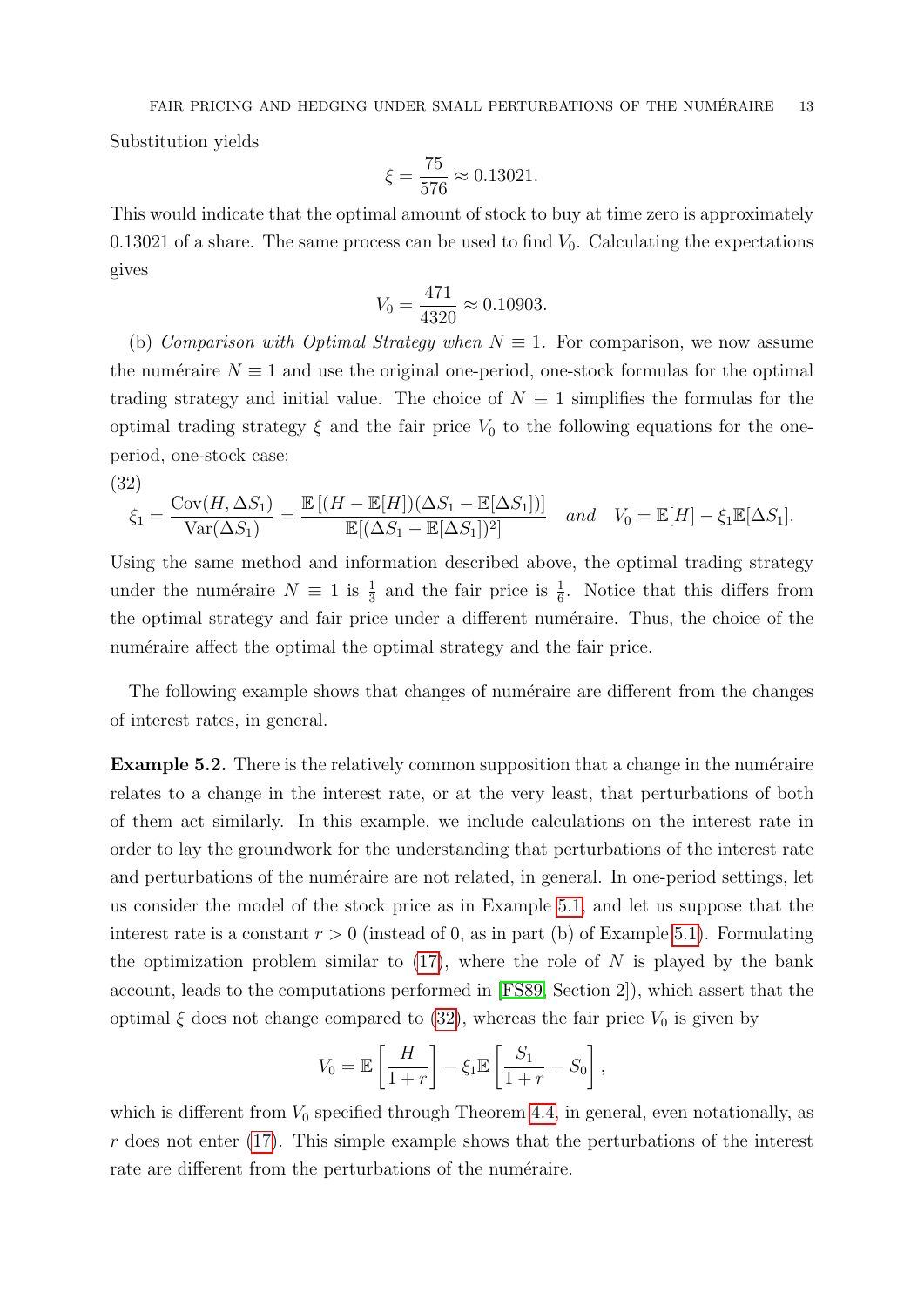## 6. STABILITY UNDER PERTURBATIONS OF THE NUMÉRAIRE

<span id="page-13-0"></span>We now address the stability of the Föllmer-Schweizer decomposition under perturbations of the numéraire. Stability has already been shown for perturbations of  $V_T$  in [\[MS95\]](#page-19-1) and for perturbations of S in  $[BCJ+20]$  $[BCJ+20]$ . We consider a family of  $\mathbb{F}\text{-adapted strictly pos-}$ itive numéraire processes parameterized by  $\varepsilon$ , writing  $(N^{\varepsilon})_{\varepsilon \in (-\varepsilon_0,\varepsilon_0)}$  for some  $\varepsilon_0 > 0$ . A specific example of such a family is given in the following section, but for now we only suppose that

<span id="page-13-1"></span>(33) 
$$
\lim_{\varepsilon \to 0} N_n^{\varepsilon}(\omega) = N_n^0(\omega) = 1 \text{ for every } n \in \{0, ..., T\} \text{ and } \omega \in \Omega.
$$

Remark 6.1. We stress that, in [\(33\)](#page-13-1) and below, the limits should be understood in the following sense. First, we fix n and  $\omega$ , then we take a limit as  $\varepsilon \to 0$ . Thus, the limit in [\(33\)](#page-13-1) and other limits below, hold for every  $\omega \in \Omega$ . In particular, the set of  $\omega$ 's, for which [\(33\)](#page-13-1) and other limits below exist, has probability 1.

<span id="page-13-5"></span>**Theorem 6.2.** For some  $\varepsilon_0 > 0$ , let us consider a family of numéraire processes<sup>[1](#page-13-2)</sup>  $((N_n^{\varepsilon})_{n\in\{0,\ldots,T\}})_{\varepsilon\in(-\varepsilon_0,\varepsilon_0)}$  satisfying [\(33\)](#page-13-1). Let us suppose that, for every  $n \in \{1,...,T\}$ ,  $(Cov_{\mathcal{F}_{n-1}}(\Delta S_n^i, \Delta S_n^j))_{i=1,\dots,d,j=1,\dots,d},$  is invertible with probability  $1^2$  $1^2$ . Then there exists  $\overline{\varepsilon}_0 > 0 \in (0, \varepsilon_0]$ , such that for every random variable H and  $\varepsilon \in (-\overline{\varepsilon}_0, \overline{\varepsilon}_0)$ , the assumptions of Theorem  $4.4$  are satisfied. Further, the corresponding family of numéraire adjusted  $Föllmer-Schweizer decompositions<sup>3</sup>$  $Föllmer-Schweizer decompositions<sup>3</sup>$  $Föllmer-Schweizer decompositions<sup>3</sup>$ 

$$
\frac{H}{N_T^{\varepsilon}} = V_0^{\varepsilon} + \sum_{k=1}^T \xi_k^{\varepsilon} \cdot \Delta S_k^{N^{\varepsilon}} + L_T^{\varepsilon}, \quad \varepsilon \in (-\overline{\varepsilon}_0, \overline{\varepsilon}_0),
$$

and where  $\xi^{\varepsilon}$ 's are given via [\(27\)](#page-9-0), satisfies

$$
\lim_{\varepsilon \to 0} \xi_n^{\varepsilon} = \xi_n^0, \quad n \in \{1, ..., T\},
$$
  
\n
$$
\lim_{\varepsilon \to 0} \Delta S_n^{N^{\varepsilon}} = \Delta \overline{S}_n, \quad n \in \{1, ..., T\},
$$
  
\n
$$
\lim_{\varepsilon \to 0} V_0^{\varepsilon} = V_0^0,
$$
  
\n
$$
\lim_{\varepsilon \to 0} L_n^{\varepsilon} = L_n^0, \quad n \in \{0, ..., T\}.
$$

*Proof.* The proof goes recursively, backward in n. First, consider  $n = T$ . Notice that since we are working on a finite probability space, via the definition of conditional expectation, from [\(33\)](#page-13-1), we get

$$
\lim_{\varepsilon \to 0} \mathbb{E}_{\mathcal{F}_{T-1}}[N_T^{\varepsilon}] = \mathbb{E}_{\mathcal{F}_{T-1}}[N_T^0] = 1,
$$

<span id="page-13-2"></span><sup>&</sup>lt;sup>1</sup>Strict positivity for each  $\varepsilon \in (-\varepsilon_0, \varepsilon_0)$  is embedded in the definition of the numéraires.

<span id="page-13-3"></span><sup>&</sup>lt;sup>2</sup>This conditional covariance matrix-valued process is **C** defined in [\(26\)](#page-9-1) for  $N^0 \equiv 1$ .

<span id="page-13-4"></span><sup>3</sup>These decompositions are given via [\(29\)](#page-9-5) in Theorem [4.4.](#page-9-3)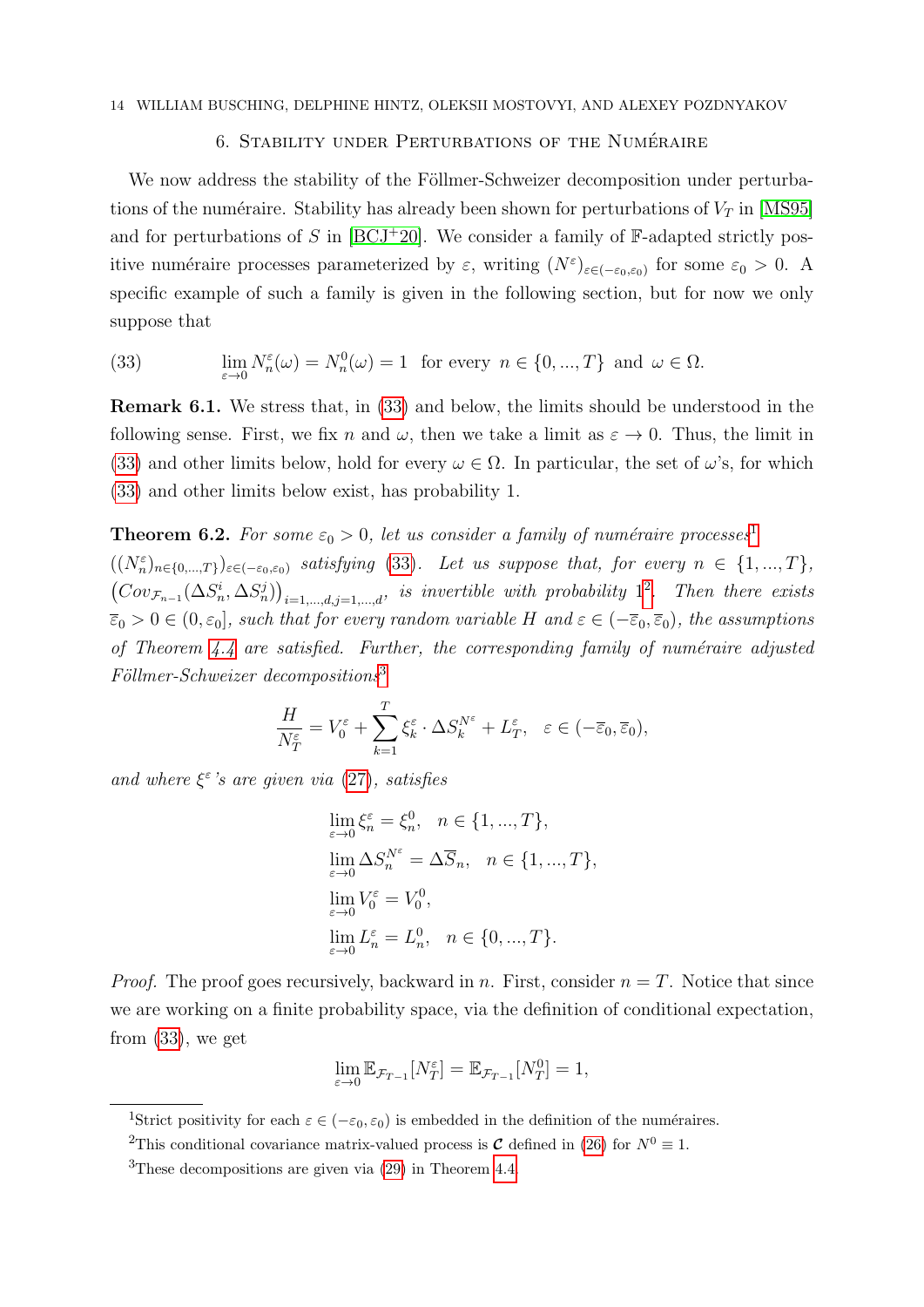and by continuity of  $f(x) = x^{-2}$  on  $(0, \infty)$ , we obtain

$$
\lim_{\varepsilon \to 0} \mathbb{E}_{\mathcal{F}_{T-1}}[(N_T^{\varepsilon})^{-2}] = \mathbb{E}_{\mathcal{F}_{T-1}}[(N_T^0)^{-2}] = 1.
$$

Moreover, this implies for random variables X and Y, both not depending on  $\varepsilon$ , we have (34)

<span id="page-14-0"></span>
$$
\lim_{\varepsilon \to 0} C_{\mathcal{F}_{T-1}}^{N_{\tau}^{\varepsilon}}[X, Y] = \lim_{\varepsilon \to 0} \mathbb{E}_{\mathcal{F}_{T-1}} \left[ \left( \frac{X}{N_{T}^{\varepsilon}} - \frac{\mathbb{E}_{\mathcal{F}_{T-1}}[X(N_{T}^{\varepsilon})^{-2}]}{N_{T}^{\varepsilon} \mathbb{E}_{\mathcal{F}_{T-1}}[(N_{T}^{\varepsilon})^{-2}]} \right) \left( \frac{Y}{N_{T}^{\varepsilon}} - \frac{\mathbb{E}_{\mathcal{F}_{T-1}}[Y(N_{T}^{\varepsilon})^{-2}]}{N_{T}^{\varepsilon} \mathbb{E}_{\mathcal{F}_{T-1}}[(N_{T}^{\varepsilon})^{-2}]} \right) \right]
$$
\n
$$
= \mathbb{E}_{\mathcal{F}_{T-1}} \left[ \lim_{\varepsilon \to 0} \left( \frac{X}{N_{T}^{\varepsilon}} - \frac{\mathbb{E}_{\mathcal{F}_{T-1}}[X(N_{T}^{\varepsilon})^{-2}]}{N_{T}^{\varepsilon} \mathbb{E}_{\mathcal{F}_{T-1}}[(N_{T}^{\varepsilon})^{-2}]} \right) \left( \frac{Y}{N_{T}^{\varepsilon}} - \frac{\mathbb{E}_{\mathcal{F}_{T-1}}[Y(N_{T}^{\varepsilon})^{-2}]}{N_{T}^{\varepsilon} \mathbb{E}_{\mathcal{F}_{T-1}}[(N_{T}^{\varepsilon})^{-2}]} \right) \right]
$$
\n
$$
= \mathbb{E}_{\mathcal{F}_{T-1}} \left[ \left( \frac{X}{\lim_{\varepsilon \to 0} N_{T}^{\varepsilon}} - \frac{\lim_{\varepsilon \to 0} \mathbb{E}_{\mathcal{F}_{T-1}}[X(N_{T}^{\varepsilon})^{-2}]}{ \lim_{\varepsilon \to 0} N_{T}^{\varepsilon} \lim_{\varepsilon \to 0} \mathbb{E}_{\mathcal{F}_{T-1}}[(N_{T}^{\varepsilon})^{-2}]} \right) \right]
$$
\n
$$
= \mathbb{E}_{\mathcal{F}_{T-1}} \left[ \left( \frac{X}{N_{T}^{0}} - \frac{\mathbb{E}_{\mathcal{F}_{T-1}}[X(N_{T}^{
$$

which holds for every  $\omega \in \Omega$ . Thus, the continuity of  $\mathcal{C}_{\mathcal{F}_{T-1}}^{\mathcal{N}_{T}^{\epsilon}}[X, Y]$  in  $\varepsilon$ , and invertibility of  $\mathcal{C}^{N_n^0}$ , for every  $n \in \{1,\ldots,T\}$ , imply that there exists  $\overline{\varepsilon}_0 \in (0,\varepsilon_0)$ , such that  $\mathcal{C}^{N_n^{\varepsilon}}$  is invertible for every  $\varepsilon \in (-\overline{\varepsilon}_0, \overline{\varepsilon}_0)$  and every  $n \in \{1, ..., T\}$ . Such invertibility also implies continuity of  $[(\mathcal{C}_{\mathcal{F}_{T-1}}^{N_T^{\varepsilon}}[\Delta S_T^i, \Delta S_T^j$  $\sum_{i=1}^{j}$   $\sum_{j=1}^{d}$  = 1 at  $\varepsilon = 0$ , that is

$$
\lim_{\varepsilon \to 0} [(\mathcal{C}_{\mathcal{F}_{T-1}}^{N_T^{\varepsilon}}[\Delta S_T^i, \Delta S_T^j])_{i=1, j=1}^d]^{-1} = [(\mathcal{C}_{\mathcal{F}_{T-1}}^{N_T^0}[\Delta S_T^i, \Delta S_T^j])_{i=1, j=1}^d]^{-1}.
$$

Consequently, from [\(34\)](#page-14-0), we deduce that

<span id="page-14-1"></span>(35)  
\n
$$
\lim_{\varepsilon \to 0} \xi_T^{\varepsilon} = \lim_{\varepsilon \to 0} [(\mathcal{C}_{\mathcal{F}_{T-1}}^{\mathcal{N}_T^{\varepsilon}} [\Delta S_T^i, \Delta S_T^j])_{i=1,j=1}^d]^{-1} (\mathcal{C}_{\mathcal{F}_{T-1}}^{\mathcal{N}_T^{\varepsilon}} [H, \Delta S_T^i])_{i=1}^d
$$
\n
$$
= [(\lim_{\varepsilon \to 0} \mathcal{C}_{\mathcal{F}_{T-1}}^{\mathcal{N}_T^{\varepsilon}} [\Delta S_T^i, \Delta S_T^j])_{i=1,j=1}^d]^{-1} (\lim_{\varepsilon \to 0} \mathcal{C}_{\mathcal{F}_{T-1}}^{\mathcal{N}_T^{\varepsilon}} [H, \Delta S_T^i])_{i=1}^d
$$
\n
$$
= [(\text{Cov}_{\mathcal{F}_{T-1}} [\Delta S_T^i, \Delta S_T^j])_{i=1,j=1}^d]^{-1} (\text{Cov}_{\mathcal{F}_{T-1}} [H, \Delta S_T^i])_{i=1}^d
$$
\n
$$
= \xi_T^0,
$$

for every  $\omega \in \Omega$ . If  $T = 1$ , this completes the proof for stability of  $\xi$ . If  $T > 1$ , defining

$$
A_n^{\varepsilon} := H - \sum_{k=n+1}^T \xi_k^{\varepsilon} \cdot \Delta S_k^{N^{\varepsilon}}, \quad n \in \{0, ..., T-1\}, \quad \varepsilon \in (-\varepsilon_0, \varepsilon_0),
$$

from  $(35)$ , we get

$$
\lim_{\varepsilon \to 0} A_{T-1}^{\varepsilon} = A_{T-1}^{0}, \quad \omega \in \Omega.
$$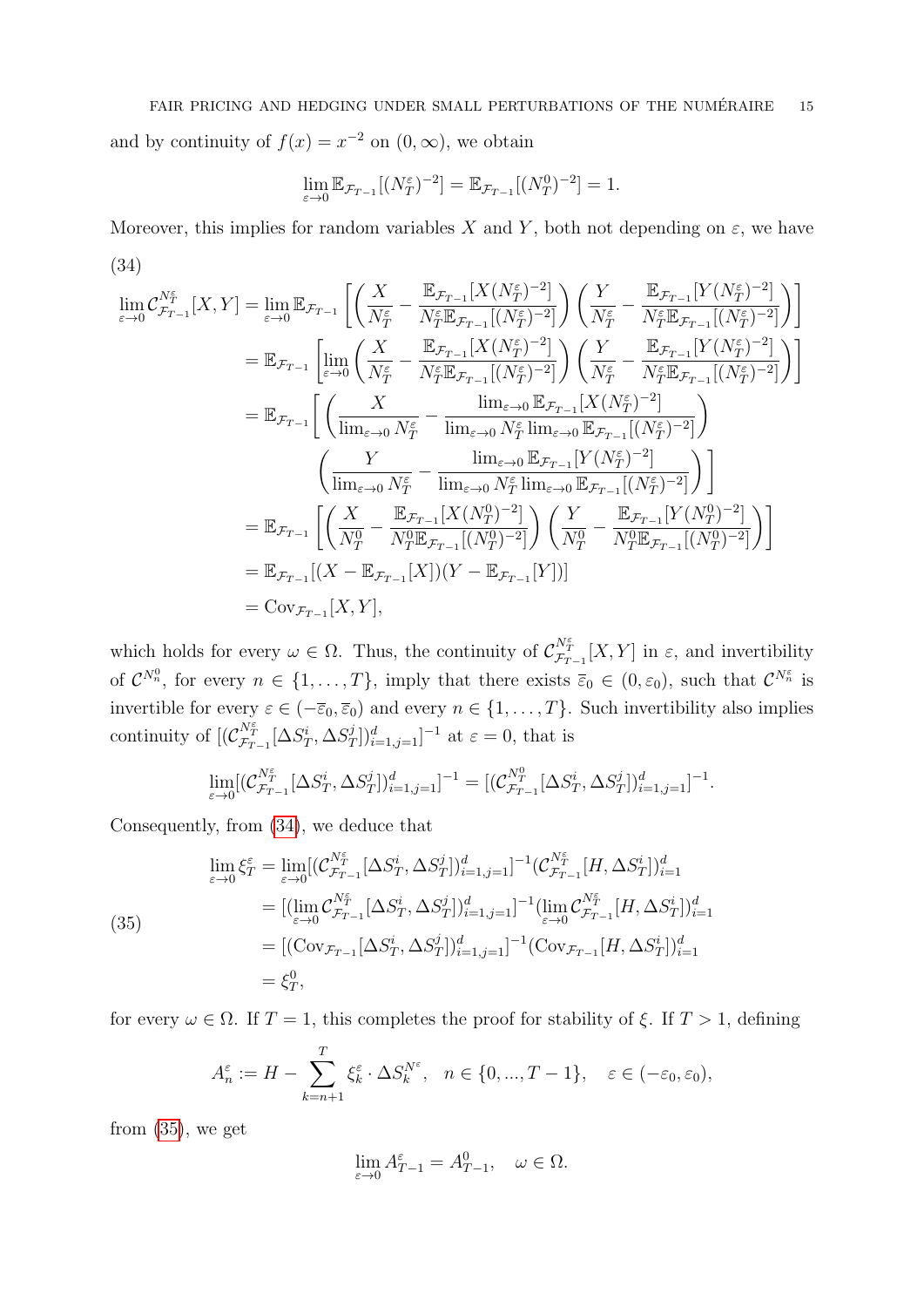Consequently, as with [\(34\)](#page-14-0), we obtain

$$
\lim_{\varepsilon \to 0} C_{\mathcal{F}_{T-2}}^{N_{\tau}^{\varepsilon}} [A_{T-1}^{\varepsilon}, \Delta S_{T-1}] = \lim_{\varepsilon \to 0} \mathbb{E}_{\mathcal{F}_{T-2}} \bigg[ \left( \frac{A_{T-1}^{\varepsilon}}{N_{T}^{\varepsilon}} - \frac{\mathbb{E}_{\mathcal{F}_{T-2}} [A_{T-1}^{\varepsilon}(N_{T}^{\varepsilon})^{-2}]}{N_{T}^{\varepsilon} \mathbb{E}_{\mathcal{F}_{T-2}} [(N_{T}^{\varepsilon})^{-2}]} \right) \bigg]
$$
\n
$$
= \mathbb{E}_{\mathcal{F}_{T-2}} \bigg[ \left( \frac{\lim_{\varepsilon \to 0} A_{T}^{\varepsilon}}{N_{T}^{\varepsilon}} - \frac{\lim_{\varepsilon \to 0} \mathbb{E}_{\mathcal{F}_{T-2}} [A_{T-1}^{\varepsilon}(N_{T}^{\varepsilon})^{-2}]}{N_{T}^{\varepsilon} \mathbb{E}_{\mathcal{F}_{T-2}} [(N_{T}^{\varepsilon})^{-2}]} \right) \bigg]
$$
\n
$$
= \mathbb{E}_{\mathcal{F}_{T-2}} \bigg[ \left( \frac{\lim_{\varepsilon \to 0} A_{T}^{\varepsilon}}{\lim_{\varepsilon \to 0} N_{T}^{\varepsilon}} - \frac{\lim_{\varepsilon \to 0} \mathbb{E}_{\mathcal{F}_{T-2}} [A_{T-1}^{\varepsilon}(N_{T}^{\varepsilon})^{-2}]}{\lim_{\varepsilon \to 0} N_{T}^{\varepsilon} \mathbb{E}_{\mathcal{F}_{T-2}} [(N_{T}^{\varepsilon})^{-2}]} \right) \bigg]
$$
\n
$$
= \mathbb{E}_{\mathcal{F}_{T-2}} [(A_{T-1}^{0} - \mathbb{E}_{\mathcal{F}_{T-2}} [A_{T-1}^{0}])(\Delta S_{T-1} - \mathbb{E}_{\mathcal{F}_{T-2}} [\Delta S_{T-1}])]
$$
\n
$$
= \text{Cov}_{\mathcal{F}_{T-2}} [A_{T-1}^{0}, \Delta S_{T-1}], \quad \omega \in \Omega,
$$

and as with [\(35\)](#page-14-1), we obtain the vector equation

$$
\lim_{\varepsilon \to 0} \xi_{T-1}^{\varepsilon} = \lim_{\varepsilon \to 0} [(\mathcal{C}_{\mathcal{F}_{T-2}}^{N_{T}^{\varepsilon}}[\Delta S_{T-1}^{i}, \Delta S_{T-1}^{j})]_{i=1,j=1}^{d}]^{-1} (\mathcal{C}_{\mathcal{F}_{T-2}}^{N_{T}^{\varepsilon}}[\mathcal{A}_{T-1}^{\varepsilon}, \Delta S_{T-1}^{i})]_{i=1}^{d}
$$
\n
$$
= [(\lim_{\varepsilon \to 0} \mathcal{C}_{\mathcal{F}_{T-2}}^{N_{T}^{\varepsilon}}[\Delta S_{T-1}^{i}, \Delta S_{T-1}^{j})]_{i=1,j=1}^{d}]^{-1} (\lim_{\varepsilon \to 0} \mathcal{C}_{\mathcal{F}_{T-2}}^{N_{T}^{\varepsilon}}[\mathcal{A}_{T-1}^{\varepsilon}, \Delta S_{T-1}^{i})]_{i=1}^{d}
$$
\n
$$
= [(\text{Cov}_{\mathcal{F}_{T-2}}[\Delta S_{T-1}^{i}, \Delta S_{T-1}^{j})]_{i=1,j=1}^{d}]^{-1} (\text{Cov}_{\mathcal{F}_{T-2}}[\mathcal{A}_{T-1}^{0}, \Delta S_{T-1}^{i})]_{i=1}^{d}
$$
\n
$$
= \xi_{T-1}^{0}, \quad \omega \in \Omega.
$$

Proceeding in this manner, one can show

(36) 
$$
\lim_{\varepsilon \to 0} \xi_n^{\varepsilon} = \xi_n^0, \quad n \in \{1, ..., N\}, \quad \omega \in \Omega.
$$

We also obtain

<span id="page-15-0"></span>
$$
\lim_{\varepsilon \to 0} \Delta S_n^{N^{\varepsilon}} = \lim_{\varepsilon \to 0} \frac{\overline{S}_n}{N_n^{\varepsilon}} - \frac{\overline{S}_{n-1}}{N_{n-1}^{\varepsilon}} = \frac{\overline{S}_n}{\lim_{\varepsilon \to 0} N_n^{\varepsilon}} - \frac{\overline{S}_{n-1}}{\lim_{\varepsilon \to 0} N_{n-1}^{\varepsilon}} = \overline{S}_n - \overline{S}_{n-1} = \Delta \overline{S}_n,
$$

giving us via [\(36\)](#page-15-0) the following equality

<span id="page-15-1"></span>(37) 
$$
\lim_{\varepsilon \to 0} \sum_{k=1}^{n} \xi_k^{\varepsilon} \cdot \Delta S_k^{N^{\varepsilon}} = \sum_{k=1}^{n} \xi_k^0 \cdot \Delta \overline{S}_k, \quad n \in \{1, ..., T\}, \quad \omega \in \Omega.
$$

Therefore, by taking expectation in

(38) 
$$
\frac{H}{N_T^{\varepsilon}} = V_0^{\varepsilon} + \sum_{k=1}^T \xi_k^{\varepsilon} \cdot \Delta S_k^{N^{\varepsilon}} + L_T^{\varepsilon},
$$

and using  $\lim_{\varepsilon \to 0} \frac{H}{N^{\varepsilon}} = H$ ,  $\mathbb{E}[L_T^{\varepsilon}] = 0$ , from [\(37\)](#page-15-1), we get  $\lim_{\varepsilon \to 0} V_0^{\varepsilon} = V_0^0$ . Consequently, from convergence of the left hand side in [\(38\)](#page-15-2) to H, convergence of  $V_0^{\varepsilon}$  to  $V_0^0$ , and [\(37\)](#page-15-1), we obtain  $\lim_{\varepsilon \to 0} L_T^{\varepsilon} = L_T^0$ . Finally, using the martingale condition on  $L^{\varepsilon}$ ,  $\mathbb{E}_{\mathcal{F}_n}[L_T^{\varepsilon}] = L_n^{\varepsilon}$ , we conclude the proof with

<span id="page-15-2"></span>
$$
\lim_{\varepsilon \to 0} L_n^{\varepsilon} = L_n^0, \quad n \in \{0, \dots, T\}.
$$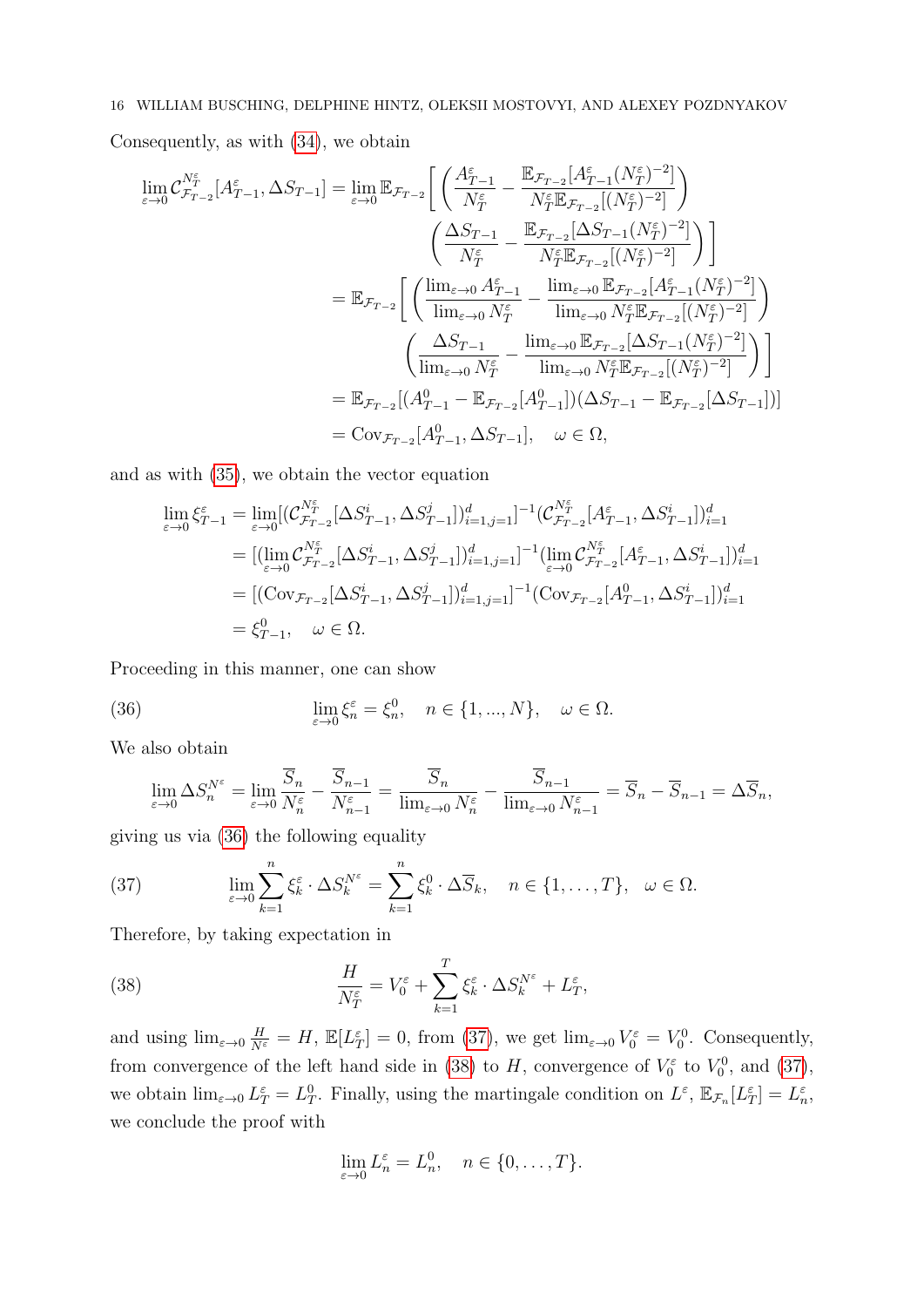$\Box$ 

## <span id="page-16-1"></span>7. ASYMPTOTIC ANALYSIS

<span id="page-16-0"></span>In order to quantify how the fair price and trading strategy respond to numéraire perturbations, we introduce a (linear) parameterization of a tradable numeraire given by

(39) 
$$
N_n^{\varepsilon} = 1 + \varepsilon \sum_{k=1}^n \eta_k \cdot \Delta S_k, \quad \varepsilon \in (-\varepsilon_0, \varepsilon_0),
$$

where  $\eta \in \Theta$ , and  $\varepsilon_0$  is chosen so that  $N^{\varepsilon} > 0$  for every  $\varepsilon \in (-\varepsilon_0, \varepsilon_0)$ . Note that this satisfies [\(33\)](#page-13-1), and so Theorem [6.2](#page-13-5) is used throughout this section. Now we define the following processes

$$
N'_n := \lim_{\varepsilon \to 0} \frac{N_n^{\varepsilon} - N_n^0}{\varepsilon} = \lim_{\varepsilon \to 0} \frac{1 + \varepsilon \sum_{k=1}^n \eta_k \cdot \Delta S_k - 1}{\varepsilon} = \sum_{k=1}^n \eta_k \cdot \Delta S_k, \quad n \in \{0, \dots, T\}.
$$

For every  $\varepsilon \in (-\varepsilon_0, \varepsilon_0)$ , we denote by  $\mathcal{C}^{\varepsilon}$ ,  $\mathbf{c}^{\varepsilon}$ , and  $\xi^{\varepsilon}$  the processes defined in [\(26\)](#page-9-1) and [\(27\)](#page-9-0), respectively, corresponding to the numéraire  $N^{\varepsilon}$ . We also set

$$
J'_n := -2N'_T + 2\mathbb{E}_{\mathcal{F}_n} [N'_T],
$$
  

$$
\mathcal{C}'_n(X, Y) := -\mathbb{E}_{\mathcal{F}_n} [X J'_n(Y - \mathbb{E}_{\mathcal{F}_n}[Y])] - \mathbb{E}_{\mathcal{F}_n} [Y J'_n(X - \mathbb{E}_{\mathcal{F}_n}[X])]
$$

$$
- 2\mathbb{E}_{\mathcal{F}_n} [(X - \mathbb{E}_{\mathcal{F}_n}[X]) N'_T(Y - \mathbb{E}_{\mathcal{F}_n}[Y])],
$$

$$
\mathcal{C}'_n := (\mathcal{C}'_{n-1}(\Delta S^i_n, \Delta S^j_n))_{i \in \{1, \dots, d\}, j \in \{1, \dots, d\}}, \quad n \in \{1, \dots, T\}.
$$

For  $n = T$ , we introduce

(40) 
$$
\mathbf{c}'_T := (\mathcal{C}'_{T-1}(H, \Delta S^i_T))_{i \in \{1, ..., d\}},
$$

(41) 
$$
\xi'_T := [\mathcal{C}_T^0]^{-1} \left( \mathbf{c}'_T - \mathcal{C}'_T \xi_T^0 \right).
$$

Continuing recursively, backward in time, for every  $n \in \{T-1,\ldots,1\}$ , we define

<span id="page-16-3"></span>
$$
A'_{n+1} = -\sum_{k=n+1}^{T} \xi'_k \cdot \Delta \overline{S}_k + \sum_{k=n+1}^{T} \xi_k^0 \cdot \Delta (\overline{S} N')_k,
$$

where  $\overline{S}N'$  is a vector-valued stochastic process  $(N', S^1 N', \ldots, S^d N')$ ,

$$
\tilde{\mathcal{C}}'_n(X,Y) := \mathcal{C}'_n(X,Y) + \mathbb{E}_{\mathcal{F}_n} \left[ (A'_{n+1} - \mathbb{E}[A'_{n+1}]) (Y - \mathbb{E}_{\mathcal{F}_n}[Y]) \right],
$$

,

(42) 
$$
\mathbf{c}'_n := \left( \tilde{\mathcal{C}}'_{n-1}(H - \sum_{k=n+1}^T \xi_k^0 \cdot \Delta \overline{S}_k, \Delta S_T^i) \right)_{i \in \{1, \dots, d\}}
$$

and

<span id="page-16-2"></span>(43) 
$$
\xi'_n := [\mathcal{C}_n^0]^{-1} ( \mathbf{c}'_n - \mathcal{C}'_n \xi_n^0 ), \quad n \in \{T-1, ..., 1\}.
$$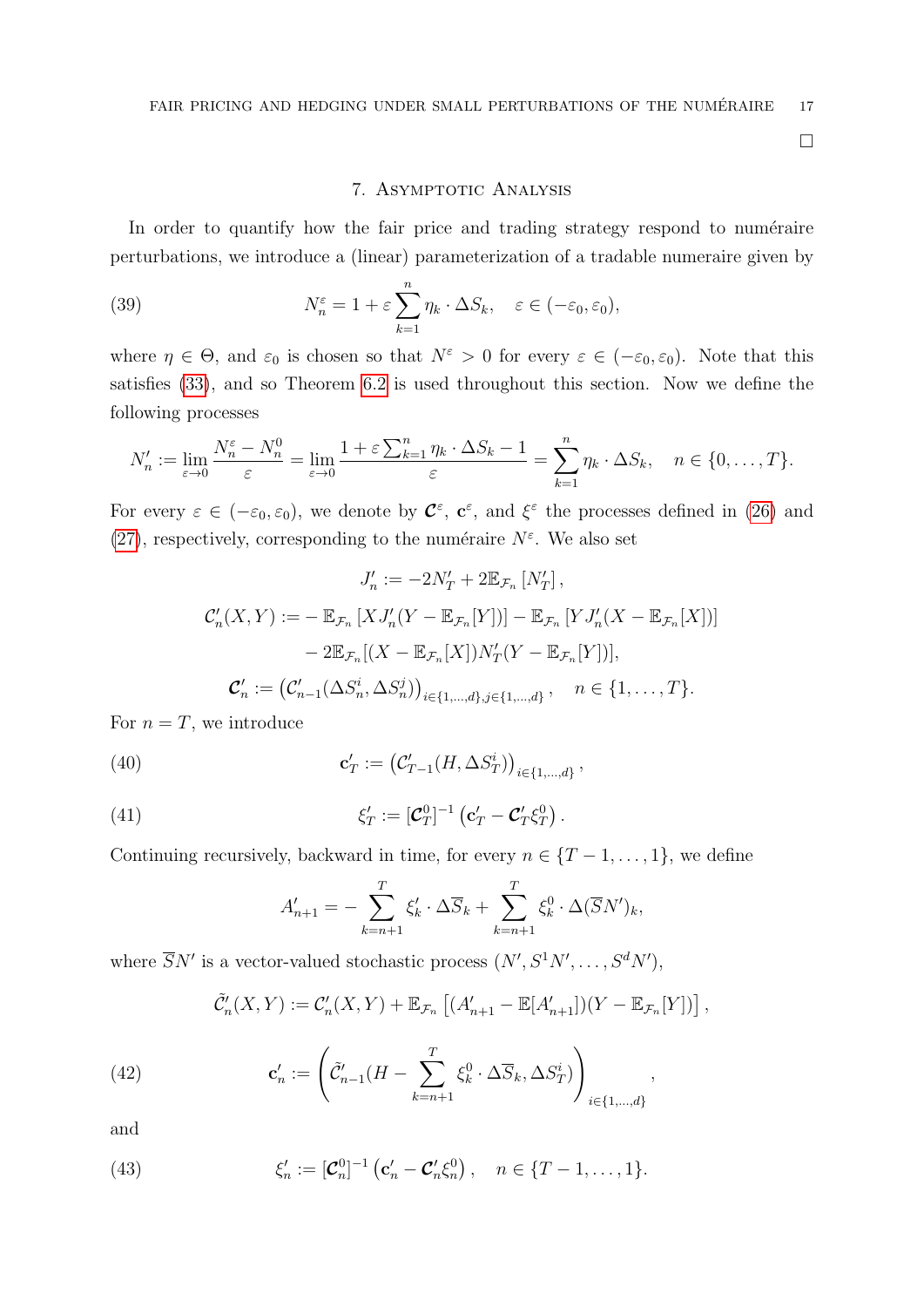The following theorem gives the first-order corrections to the fair price, the hedging strategy and the unhedgeable component under small perturbations of the numéraire.

**Theorem 7.1.** Suppose that a family of numéraire processes  $((N_n^{\varepsilon})_{n\in\{0,\ldots,T\}})_{\varepsilon\in(-\varepsilon_0,\varepsilon_0)}$  is given by [\(39\)](#page-16-1). Let us suppose that  $(Cov_{\mathcal{F}_{n-1}}(\Delta S_n^i, \Delta S_n^j))_{i=1,\dots,d,j=1,\dots,d}$ , is invertible for every  $n \in \{1, ..., T\}$  with probability  $1^4$  $1^4$ . Then for every H, there exists  $\overline{\varepsilon}_0 \in (0, \varepsilon_0]$ , such that, for every  $\varepsilon \in (-\overline{\varepsilon}_0, \overline{\varepsilon}_0)$ , with probability 1, we have

<span id="page-17-1"></span>(44) 
$$
\frac{H}{N_T^{\varepsilon}} = V_0^{\varepsilon} + \sum_{k=1}^T \xi_k^{\varepsilon} \cdot \Delta S_k^{N^{\varepsilon}} + L_T^{\varepsilon}.
$$

where  $\xi^{\varepsilon}$ 's are given via [\(27\)](#page-9-0) with  $N = N^{\varepsilon}$ 's. The first-order corrections to the optimal trading strategy  $\xi_n$ , fair price  $V_0$ , and unhedgeable component  $L_n$  are given by

<span id="page-17-2"></span>(45) 
$$
\lim_{\varepsilon \to 0} \frac{\xi_n^{\varepsilon} - \xi_n^0}{\varepsilon} = \xi_n', \quad n \in \{1, \dots, T\},
$$

where  $\xi'_n$ ,  $n \in \{1, ..., T-1\}$  is given by [\(43\)](#page-16-2) and  $\xi'_T$  is specified in [\(41\)](#page-16-3),

<span id="page-17-3"></span>(46) 
$$
\lim_{\varepsilon \to 0} \frac{V_0^{\varepsilon} - V_0^0}{\varepsilon} = \mathbb{E} \left[ \sum_{k=1}^T \xi_k^0 \cdot \Delta(\overline{S}N')_k - H_T N'_T - \sum_{k=1}^T \xi'_k \cdot \Delta \overline{S}_k \right],
$$

(47)

<span id="page-17-5"></span>
$$
\lim_{\varepsilon \to 0} \frac{L_n^{\varepsilon} - L_n^0}{\varepsilon} = \mathbb{E}_{\mathcal{F}_n} \left[ \sum_{k=1}^T \xi_k^0 \cdot \Delta(\overline{S}N')_k \right] - \mathbb{E} \left[ \sum_{k=1}^T \xi_k^0 \cdot \Delta(\overline{S}N')_k \right] \n- \left( \mathbb{E}_{\mathcal{F}_n} \left[ H_T N'_T \right] - \mathbb{E} \left[ H_T N'_T \right] + \mathbb{E}_{\mathcal{F}_n} \left[ \sum_{k=1}^T \xi_k' \cdot \Delta \overline{S}_k \right] - \mathbb{E} \left[ \sum_{k=1}^T \xi_k' \cdot \Delta \overline{S}_k \right] \right),
$$
\n
$$
n \in \{0, \dots, T\}.
$$

*Proof.* The proof parallels the proof of  $[BCJ^+20,$  $[BCJ^+20,$  Theorem 6.3, so, for brevity of the exposition, we only outline the main steps. We observe that invertibility of  $[\mathcal{C}_n^0]^{-1}$ ,  $n \in$  $\{1,\ldots,T\}$ , and the argument in the proof of Theorem [6.2](#page-13-5) imply that there exists  $\overline{\varepsilon}_0 \in$  $(0, \varepsilon_0]$ , such that  $[\mathcal{C}_n^{\varepsilon}]^{-1}$  are invertible for every  $n \in \{1, ..., T\}$  and  $\varepsilon \in (-\overline{\varepsilon}_0, \overline{\varepsilon}_0)$ . This implies that the assertions of Theorem [\(4.4\)](#page-9-3) apply for every  $\varepsilon \in (-\overline{\varepsilon}_0, \overline{\varepsilon}_0)$ , and therefore [\(44\)](#page-17-1) holds. To show [\(45\)](#page-17-2), we proceed recursively, backward in time, where [\(45\)](#page-17-2) follows from direct computations.

Now, we show [\(46\)](#page-17-3). Let us consider [\(44\)](#page-17-1), for every  $\varepsilon \in (-\overline{\varepsilon}_0, \overline{\varepsilon}_0)$ . As  $\mathbb{E}[L^{\varepsilon}_T] = 0$ , for every  $\varepsilon \in (-\overline{\varepsilon}_0, \overline{\varepsilon}_0)$ , taking the expectation in [\(44\)](#page-17-1), we deduce that

<span id="page-17-4"></span>(48) 
$$
V_0^{\varepsilon} = \mathbb{E}\left[\frac{H}{N_T^{\varepsilon}} - \sum_{k=1}^T \xi_k^{\varepsilon} \cdot \Delta S_k^{N^{\varepsilon}}\right], \quad \varepsilon \in (-\overline{\varepsilon}_0, \overline{\varepsilon}_0).
$$

<span id="page-17-0"></span><sup>4</sup>This condition is the same as in Theorem [6.2.](#page-13-5) Again, we only impose it for the base model corresponding to  $\varepsilon = 0$ .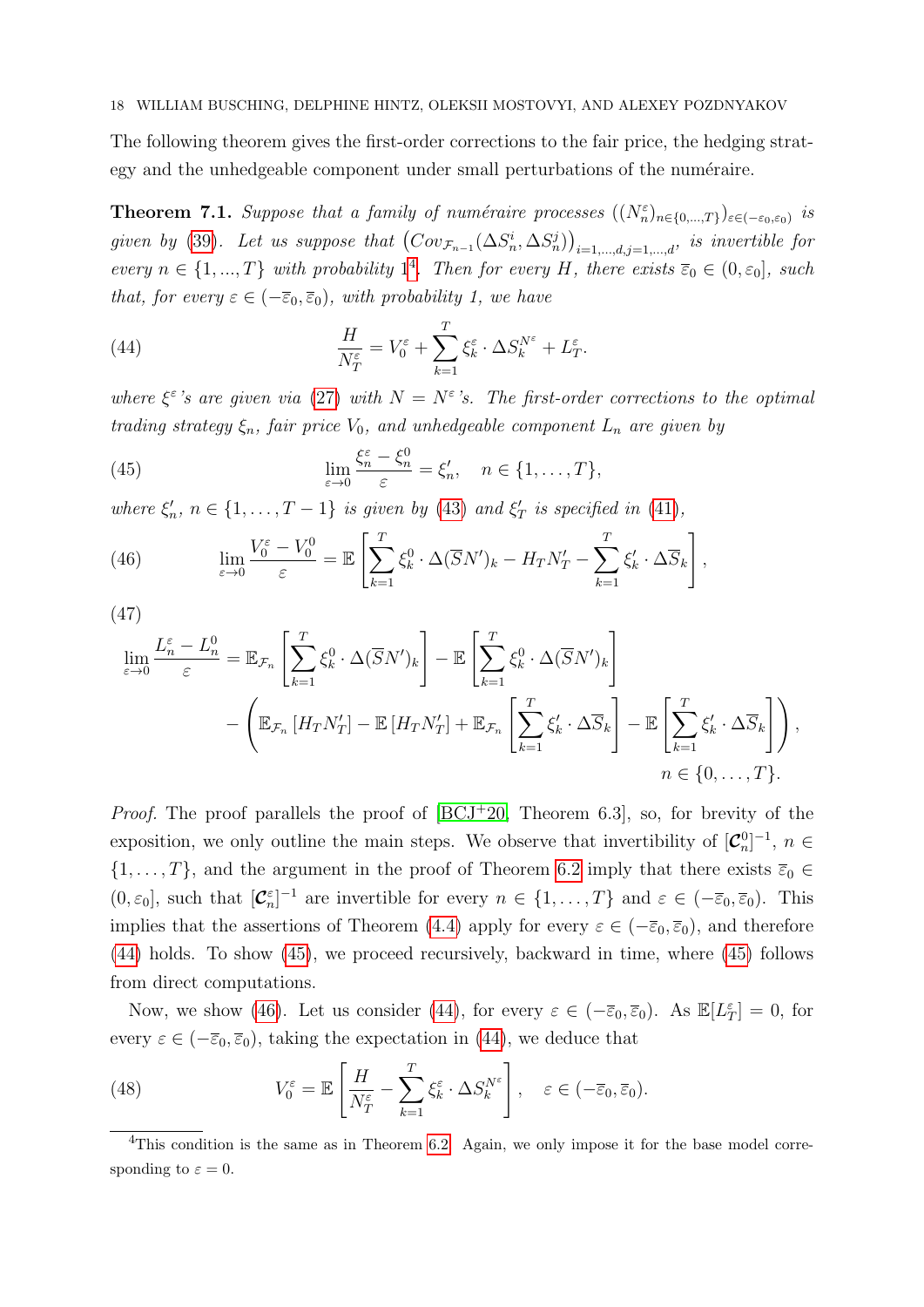One can see that

<span id="page-18-6"></span>(49) 
$$
\lim_{\varepsilon \to 0} \frac{1}{\varepsilon} \left( \mathbb{E} \left[ \frac{H}{N_T^{\varepsilon}} \right] - \mathbb{E} \left[ \frac{H}{N_T^0} \right] \right) = \mathbb{E} \left[ H N'_T \right],
$$

and

<span id="page-18-7"></span>
$$
(50) \quad \lim_{\varepsilon \to 0} \frac{1}{\varepsilon} \mathbb{E} \left[ \sum_{k=1}^T \xi_k^{\varepsilon} \cdot \Delta S_k^{N^{\varepsilon}} - \sum_{k=1}^T \xi_k^0 \cdot \Delta S_k^{N^0} \right] = \mathbb{E} \left[ \sum_{k=1}^T \xi_k' \cdot \Delta \overline{S}_k - \sum_{k=1}^T \xi_k^0 \cdot \Delta (\overline{S} N')_k \right],
$$

Therefore, using [\(49\)](#page-18-6) and [\(50\)](#page-18-7), with [\(48\)](#page-17-4), we deduce that [\(46\)](#page-17-3) holds.

<span id="page-18-8"></span>Finally, we show [\(47\)](#page-17-5). Again, we start from [\(44\)](#page-17-1), which we can rewrite as

(51) 
$$
L_T^{\varepsilon} = \frac{H}{N_T^{\varepsilon}} - V_0 - \sum_{k=1}^T \xi_k^{\varepsilon} \cdot \Delta S_k^{N^{\varepsilon}}.
$$

and since  $L^{\varepsilon}$  is a P-martingale, for every  $\varepsilon \in (-\overline{\varepsilon}_0, \overline{\varepsilon}_0)$ , from [\(51\)](#page-18-8), we obtain

<span id="page-18-9"></span>(52) 
$$
L_n^{\varepsilon} = \mathbb{E}_{\mathcal{F}_n} [L_T^{\varepsilon}] = -V_0 + \mathbb{E}_{\mathcal{F}_n} \left[ \frac{H}{N_T^{\varepsilon}} - \sum_{k=1}^T \xi_k^{\varepsilon} \cdot \Delta S_k^{N^{\varepsilon}} \right].
$$

For every  $\omega \in \Omega$  and  $n \in \{0, \ldots, T\}$ , one can see that

(53) 
$$
\lim_{\varepsilon \to 0} \frac{1}{\varepsilon} \mathbb{E}_{\mathcal{F}_n} \left[ \frac{H}{N_T^{\varepsilon}} - \frac{H}{N_T^0} \right] = -\mathbb{E}_{\mathcal{F}_n} \left[ H N'_T \right],
$$

(54)

<span id="page-18-11"></span><span id="page-18-10"></span>
$$
\lim_{\varepsilon \to 0} \frac{1}{\varepsilon} \mathbb{E}_{\mathcal{F}_n} \left[ \sum_{k=1}^T \xi_k^{\varepsilon} \cdot \Delta S_k^{N^{\varepsilon}} - \sum_{k=1}^T \xi_k^0 \cdot \Delta S_k^0 \right] = \mathbb{E}_{\mathcal{F}_n} \left[ \sum_{k=1}^T \xi_k' \cdot \Delta \overline{S}_k - \sum_{k=1}^T \xi_k^0 \cdot \Delta (\overline{S} N')_k \right].
$$

Therefore, from  $(52)$ , using  $(53)$  and  $(54)$ , we obtain  $(47)$ .

 $\Box$ 

#### **REFERENCES**

- <span id="page-18-5"></span>[BCJ+20] S. Boese, T. Cui, S. Johnston, G. Molino, and O. Mostovyi. Stability and asymptotic analysis of the Föllmer-Schweizer decomposition on a finite probability space. Involve,  $13(4):607-623$ , 2020.
- <span id="page-18-1"></span>[BM07] D. Brigo and F. Mercurio. Interest Rate Models - Theory and Practice. Springer, 2nd edition, 2007.
- <span id="page-18-2"></span>[BP99] F. Biagini and M. Pratelli. Local risk minimization and numéraire. J. Appl. Probab., 36(4):1126–1139, 1999.
- <span id="page-18-0"></span>[FS89] H. Föllmer and M. Schweizer. Hedging by sequential regression: An introduction to the mathematics of option trading. ASTIN Bull., 18(2):147–160, 1989.
- <span id="page-18-3"></span>[FS16] H. Föllmer and A. Schied. Stochastic Finance An Introduction in Discrete Time. De Gruyter, 4th edition, 2016.
- <span id="page-18-4"></span>[Gal75] L. I. Galtchouk. The structure of a class of martingales. In Proceedings of the Seminar of Random Processes, Druskininkai, pages 7–32. Academy of Sciences of Lithuania, 1 1975.